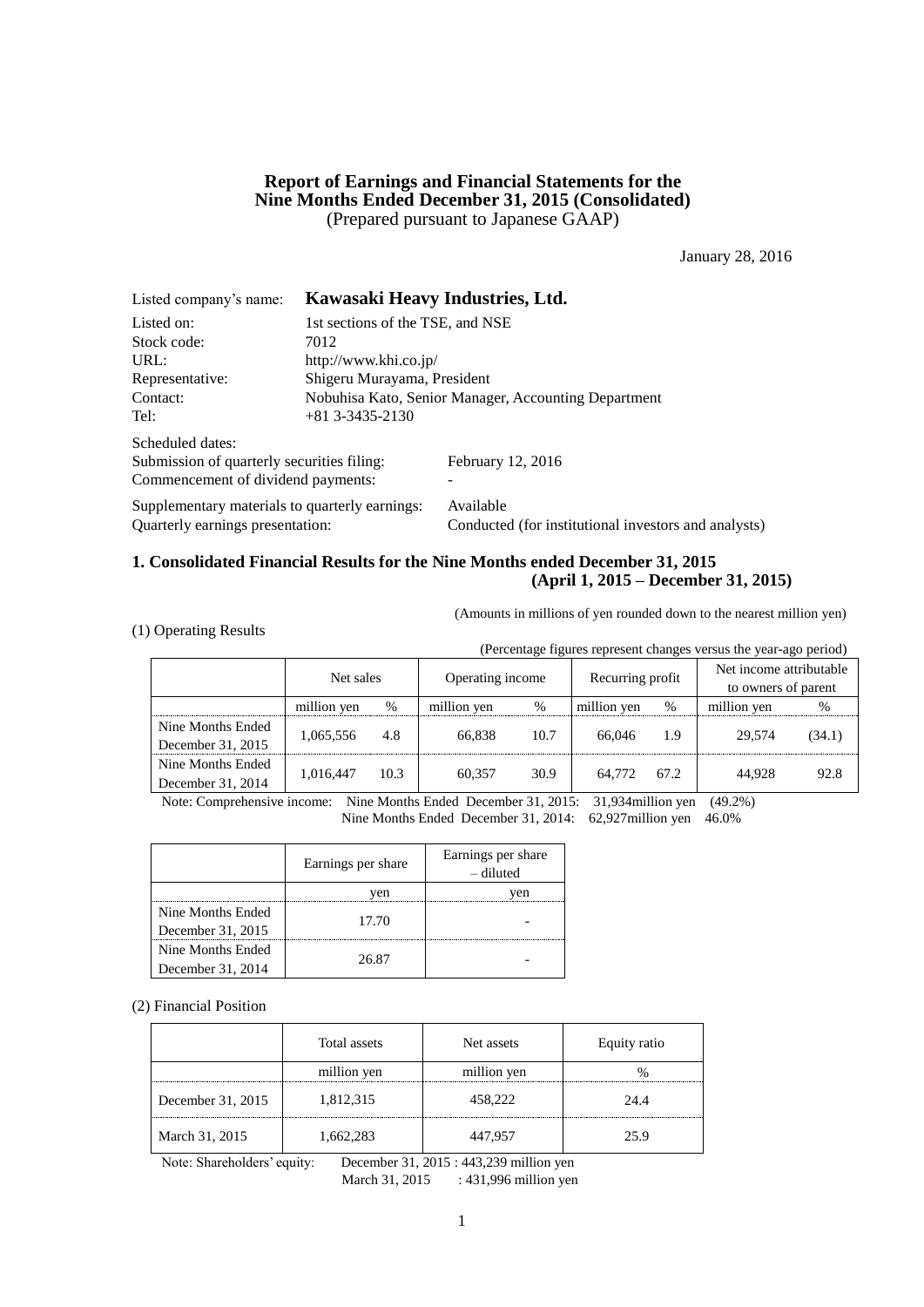### **2. Dividends**

|                     |              | Dividend per share |              |               |           |  |  |  |  |  |
|---------------------|--------------|--------------------|--------------|---------------|-----------|--|--|--|--|--|
|                     | End of first | End of second      | End of third | End of fiscal |           |  |  |  |  |  |
| Record date or term | quarter      | quarter            | quarter      | vear          | Full year |  |  |  |  |  |
|                     | yen          | yen                | yen          | yen           | yen       |  |  |  |  |  |
| Year ended          |              | 3.00               |              | 7.00          | 10.00     |  |  |  |  |  |
| March 31, 2015      |              |                    |              |               |           |  |  |  |  |  |
| Year ending         |              | 5.00               |              |               |           |  |  |  |  |  |
| March 31, 2016      |              |                    |              |               |           |  |  |  |  |  |
| Year ending March   |              |                    |              | 7.00          | 12.00     |  |  |  |  |  |
| 31, 2016 (forecast) |              |                    |              |               |           |  |  |  |  |  |

Note: Revisions to the most recently announced dividend forecast: None

# **3. Forecast of Consolidated Earnings for the Year Ending March 31, 2016**

## **(April 1, 2015 – March 31, 2016)**

|           | (Percentage figures represent changes versus the year-ago period) |      |                  |     |                  |      |                                      |        |       |  |  |
|-----------|-------------------------------------------------------------------|------|------------------|-----|------------------|------|--------------------------------------|--------|-------|--|--|
|           | Net sales                                                         |      | Operating income |     | Recurring profit |      | Net income attributable Earnings per |        |       |  |  |
|           |                                                                   |      |                  |     |                  |      | to owners of parent                  |        | share |  |  |
|           | million ven                                                       | $\%$ | million yen      | %   | million yen      | $\%$ | million yen                          | %      | yen   |  |  |
| Full year | 1,570,000                                                         | 5.6  | 91.000           | 4.2 | 89,000           | 5.5  | 45,000                               | (12.8) | 26.93 |  |  |

Note: Revision to the most recently announced earnings forecast: Yes

### **Notes**

- 1) Changes affecting the status of material subsidiaries (scope of consolidation): None
- 2) Accounting procedures specific to preparation of quarterly consolidated financial statements: Yes

\*For further details, see "2. Summary Information (Notes) (2)Accounting procedures specific to preparation of quarterly consolidated financial statements" on page 10 in the Accompanying Materials.

3) Changes in accounting policies, changes in accounting estimates, and correction of errors

- (1) Changes in accounting policies in accord with revisions to accounting standards: Yes
- (2) Changes in accounting policies other than (1): None
- (3) Changes in accounting estimates: None
- (4) Correction of errors: None
- \* For details, please refer to "2. Summary Information (Notes) (3) Changes in accounting policies, changes in accounting estimates, and correction of errors" on page 10 of the Accompanying Materials.

#### 4) Number of shares issued and outstanding (common stock)

(1) Number of shares issued as of period-end (including treasury stock)

| December 31, 2015: | 1,670,805,320 shares |
|--------------------|----------------------|
| March 31, 2015:    | 1,670,805,320 shares |

- (2) Number of shares held in treasury as of period-end December 31, 2015: 224,725 shares March 31, 2015: 191,653 shares
- (3) Average number of shares during respective periods Nine months ended December 31, 2015: 1,670,596,710 shares Nine months ended December 31, 2014: 1,671,734,829 shares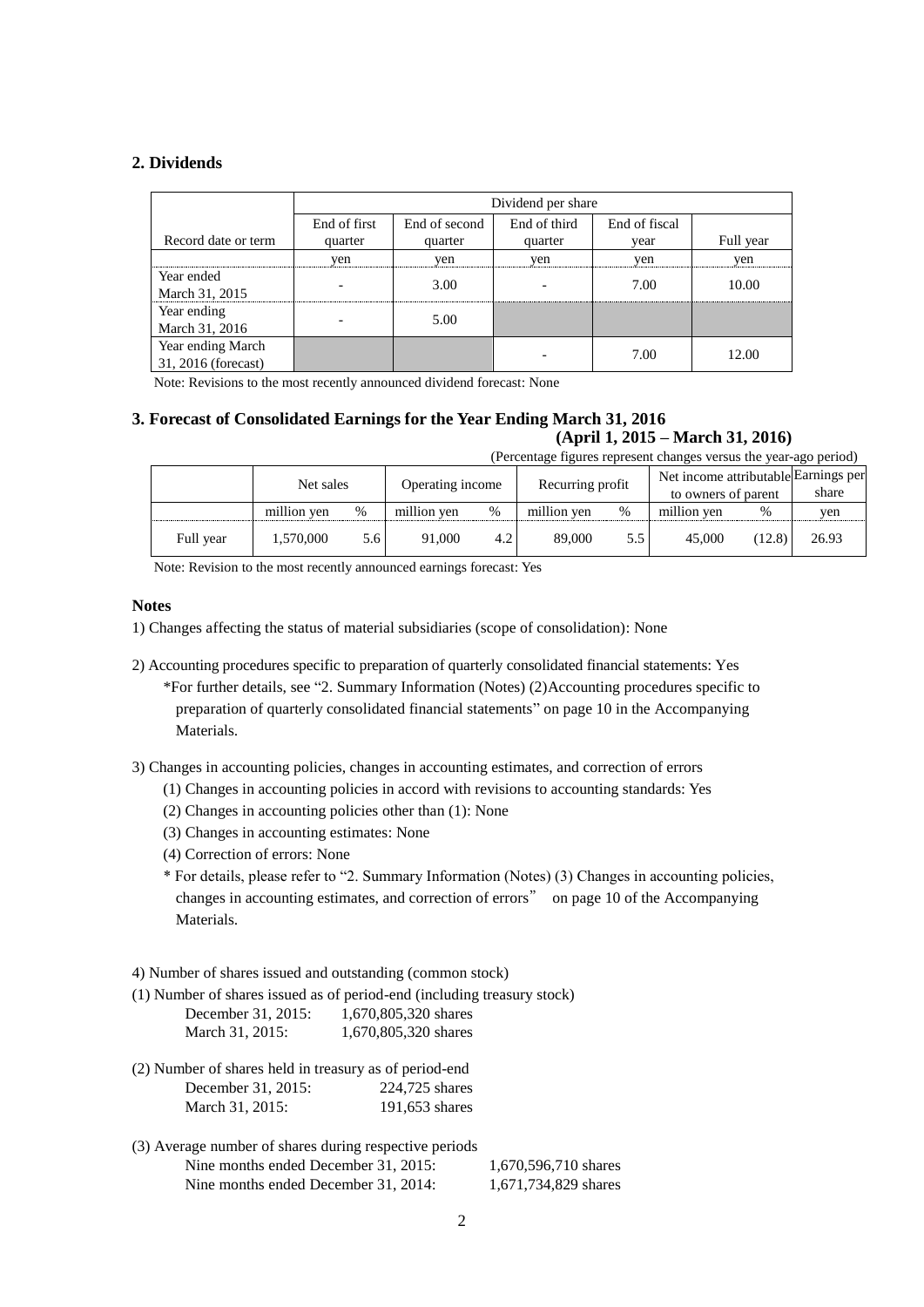### **Quarterly review status**

This report is exempt from the quarterly review of accounts conducted in accord with Japan's Financial Instruments and Exchange Act. As of this report's publication, the quarterly review of the quarterly financial results had not been completed.

#### **Appropriate Use of Financial Forecasts and Other Important Matters**

### *Forward-Looking Statements*

These materials contain various forward-looking statements and other forecasts regarding performance and other matters. Such statements are based on information available at the time of preparation, and do not mean that the Company promises to achieve these figures. Actual results may differ from those expressed or implied by forward-looking statements due to a range of factors. For assumptions underlying earnings forecasts and other information regarding the use of such forecasts, refer to "1. Qualitative Information and Financial Statements (3) Consolidated earnings outlook" on page 8 in the Accompanying Materials.

### *How to Obtain Supplementary Briefing Material on Quarterly Financial Results and Details of the Quarterly Financial Results Briefing*

The Company plans to conduct a briefing on conference call for institutional investors and analysts on Thursday January 28, 2016, and to post the briefing material on quarterly financial results to be used for the briefing on TDnet and the Company's website simultaneously with the announcement of financial results.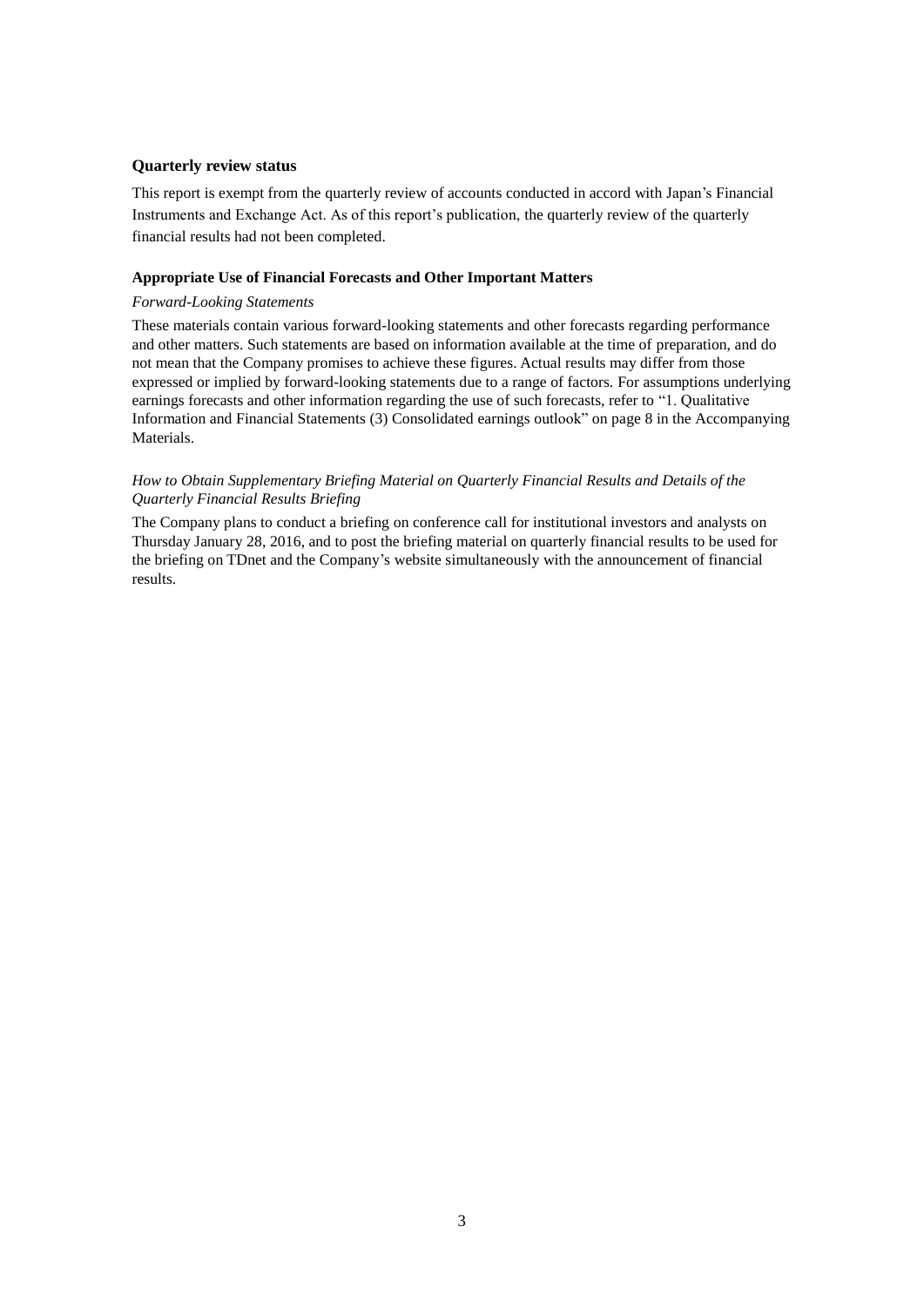## **Accompanying Materials – Contents**

| 1. Qualitative Information and Financial Statements                                              | 5     |
|--------------------------------------------------------------------------------------------------|-------|
| (1) Consolidated operating results                                                               | 5     |
| (2) Consolidated financial position                                                              | $8\,$ |
| (3) Consolidated earnings outlook                                                                | 8     |
| 2. Summary Information (Notes)                                                                   | 10    |
| (1) Changes affecting the status of material subsidiaries (scope of consolidation)               | 10    |
| (2) Accounting procedures specific to preparation of quarterly consolidated financial statements | 10    |
| (3) Changes in accounting policies, changes in accounting estimates, and correction of errors    | 10    |
| 3. Consolidated Financial Statements                                                             | 11    |
| (1) Consolidated balance sheets                                                                  | 11    |
| (2) Consolidated statements of income and comprehensive income                                   | 13    |
| (Consolidated statements of income for the nine months ended December 31, 2015)                  | 13    |
| (Consolidated statements of comprehensive income for the nine months ended December 31,          | 14    |
| 2015)                                                                                            |       |
| (3) Notes on financial statements                                                                | 15    |
| (Notes on the going-concern assumption)                                                          | 15    |
| (Notes on significant changes in the amount of shareholders' equity)                             | 15    |
| (Related to Consolidated Statements of Income)                                                   | 15    |
| (Related to Corporate Combinations, etc.)                                                        | 15    |
| (Additional information)                                                                         | 17    |
| (Segment information and others)                                                                 | 18    |
| 4. Supplementary Information                                                                     | 20    |
| (1) Consolidated cash flow statements (condensed)                                                | 20    |
| (2) Orders and sales (consolidated)                                                              | 20    |
| (3) Net sales by geographic area (consolidated)                                                  | 22    |
| (4) Supplementary information on earnings forecasts for the fiscal year ending March 31, 2016    | 23    |
|                                                                                                  |       |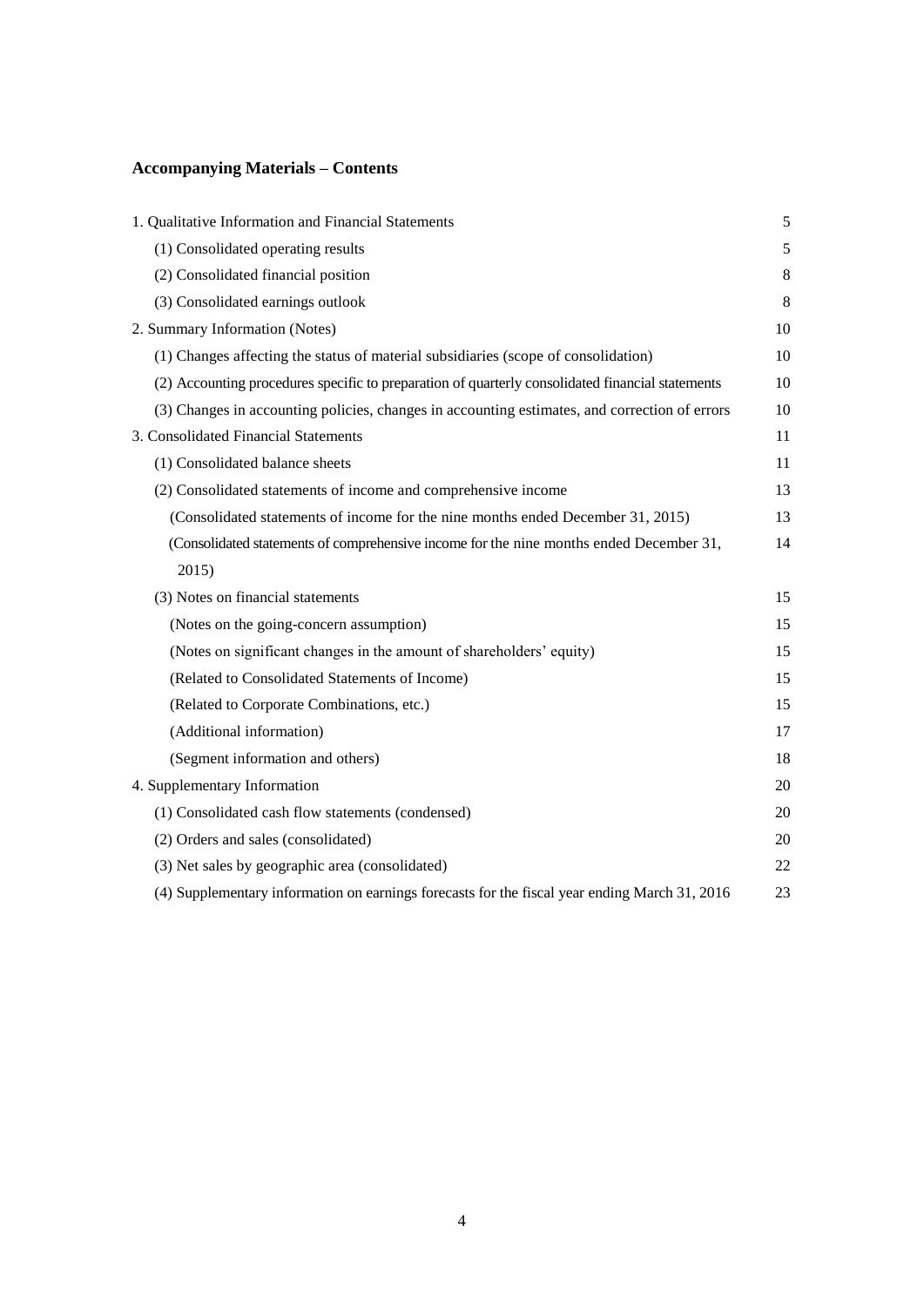### **1. Qualitative Information and Financial Statements**

### **(1) Consolidated operating results**

In the first nine months of the fiscal year ending March 31, 2016, the global economy continued to grow modestly, centered on developed countries and driven by the US economy which continues on a recovery track. However, future prospects are becoming increasingly uncertain as a result of factors including the impact of the normalization of US monetary policy, the trend in crude oil prices, and concerns about economic slowdowns in China and other emerging countries and resource-rich countries. Going forward, modest economic growth is expected, but risks possessing the potential to drag down the global economy must be watched.

The Japanese economy is expected to grow modestly on the whole due to the steady improvement in the income and employment environments. However, certain parts of the economy are at a standstill as a result of the decline in exports caused by the deterioration in the overseas demand environment as well as the impact of continued sluggish personal consumption and other factors.

Amid such an economic environment, in the first nine months of the fiscal year ending March 31, 2016, the Group's orders received were overall on par with the same period of the previous fiscal year, as orders received in segments including Gas Turbine & Machinery increased while there were decreases in segments such as Ship & Offshore Structure along with the transfer of the construction machinery business. Net sales during the period increased, centered on the Aerospace, Rolling Stock, and Plant & Infrastructure segments. Profits increased in segments such as Aerospace and Gas Turbine & Machinery, and there was an increase in operating income and recurring profit. On the other hand, there was a decline in net income attributable to owners of parent due to the posting of losses on overseas business as extraordinary losses.

The losses on overseas business are related to Enseada Indústria Naval S.A. (hereafter "Enseada"), a joint shipbuilding venture in which KHI holds a 30% stake. KHI made the decision to implement the necessary accounting treatment based on its revaluation under relevant accounting principles considering the asset value of inventory and the recoverability of trade receivables to Enseada.

 The Group's consolidated orders received decreased by ¥4.1 billion year on year to ¥1,075.3 billion. Consolidated net sales totaled ¥1,065.5 billion, a ¥49.1 billion year-on-year increase, and consolidated operating income increased by ¥6.4 billion year on year to ¥66.8 billion. Consolidated recurring profit increased by ¥1.2 billion year on year to ¥66.0 billion. Net income attributable to owners of parent decreased by ¥15.3 billion year on year to ¥29.5 billion.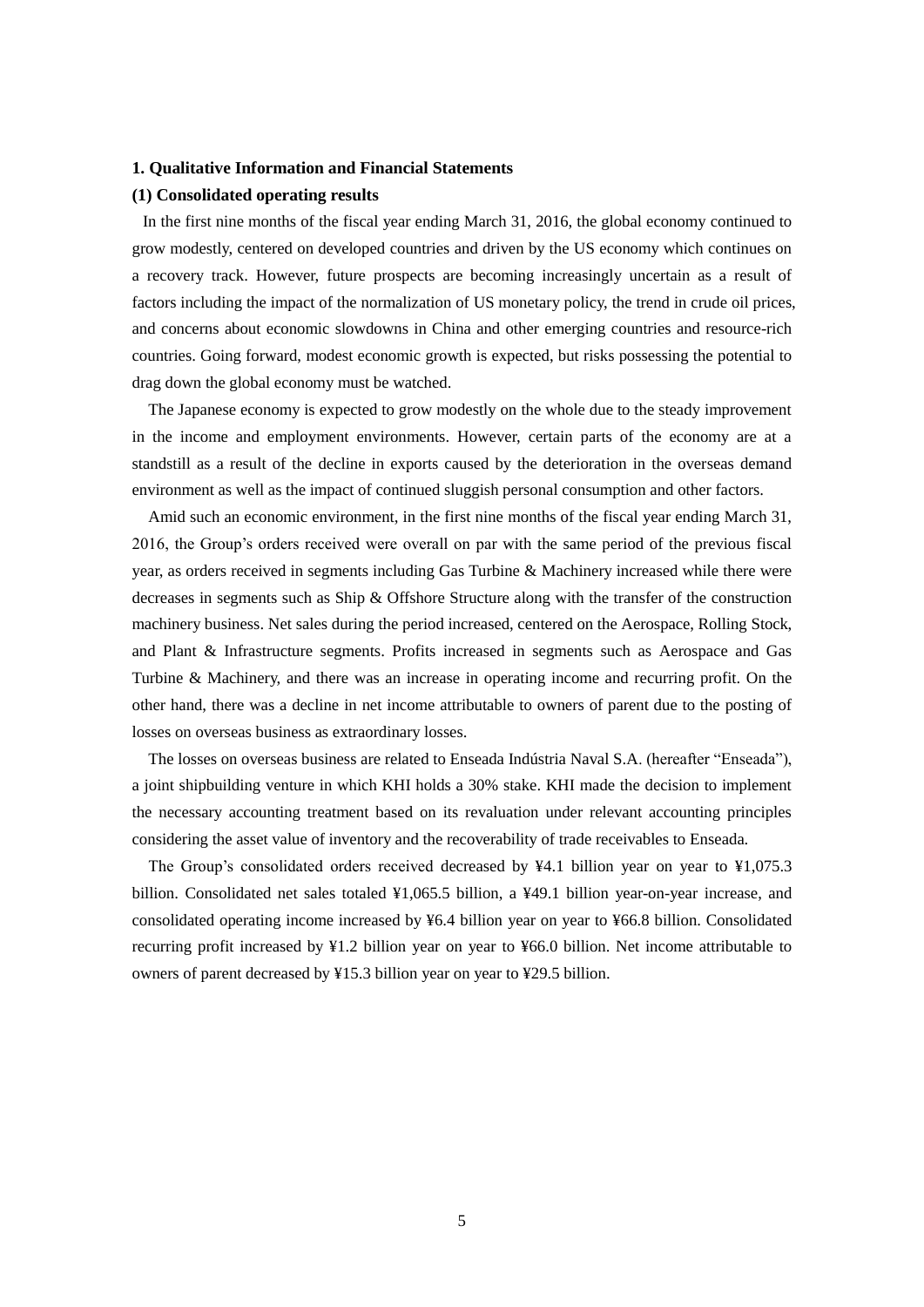Consolidated operating performance for the nine months ended December 31, 2015, is summarized by segment below.

|  | Segment net sales, operating income, and orders received (billion yen) |  |
|--|------------------------------------------------------------------------|--|
|  |                                                                        |  |

| ັ                    | Nine months ended December 31 |           |         |           |                          |                  |                | Orders received   |         |  |
|----------------------|-------------------------------|-----------|---------|-----------|--------------------------|------------------|----------------|-------------------|---------|--|
|                      | 2014(A)                       |           | 2015(B) |           |                          | Change $(B - A)$ |                | Nine months ended |         |  |
|                      |                               |           |         |           |                          |                  |                | December 31       |         |  |
|                      | Net                           | Operating | Net     | Operating | Net                      | Operating        | 2014           | 2015              | Change  |  |
|                      | <b>Sales</b>                  | income    | sales   | income    | sales                    | income           | (A)            | (B)               | $(B-A)$ |  |
| Ship & Offshore      |                               |           |         |           |                          |                  |                |                   |         |  |
| Structure            | 64.8                          | 3.3       | 72.9    | (2.5)     | 8.1                      | (5.9)            | 140.7          | 92.7              | (48.0)  |  |
| <b>Rolling Stock</b> | 87.8                          | 4.3       | 104.5   | 7.7       | 16.7                     | 3.3              | 102.4          | 87.4              | (15.0)  |  |
| Aerospace            | 229.3                         | 30.1      | 250.5   | 35.6      | 21.2                     | 5.4              | 194.9          | 184.9             | (9.9)   |  |
| Gas Turbine &        |                               |           |         |           |                          |                  |                |                   |         |  |
| Machinery            | 149.7                         | 7.1       | 159.1   | 11.1      | 9.4                      | 4.0              | 144.3          | 212.7             | 68.4    |  |
| Plant &              |                               |           |         |           |                          |                  |                |                   |         |  |
| Infrastructure       | 72.2                          | 2.2       | 83.2    | 3.6       | 11.0                     | 1.3              | 81.4           | 100.2             | 18.7    |  |
| Motorcycle &         |                               |           |         |           |                          |                  |                |                   |         |  |
| Engine               | 212.9                         | 4.1       | 218.8   | 4.3       | 5.9                      | 0.2              | 212.9          | 218.8             | 5.9     |  |
| Precision            |                               |           |         |           |                          |                  |                |                   |         |  |
| Machinery            | 95.3                          | 7.9       | 94.0    | 5.3       | (1.2)                    | (2.5)            | 96.5           | 95.0              | (1.4)   |  |
| Other                | 104.0                         | 2.8       | 82.0    | 2.1       | (21.9)                   | (0.6)            | 106.0          | 83.2              | (22.7)  |  |
| Adjustments          |                               | (1.8)     |         | (0.6)     | $\overline{\phantom{a}}$ | 1.1              | $\overline{a}$ |                   |         |  |
| Total                | 1,016.4                       | 60.3      | 1,065.5 | 66.8      | 49.1                     | 6.4              | 1,079.4        | 1,075.3           | (4.1)   |  |

Notes: 1. Net sales include only sales to external customers.

2. The Motorcycle & Engine segment's orders received are equal to its net sales as production is based mainly on estimated demand.

### **Ship & Offshore Structure**

Consolidated orders received declined ¥48.0 billion year on year to ¥92.7 billion, due to the fact that a submarine order was received from Japan's Ministry of Defense in the same period of the previous fiscal year.

Consolidated net sales increased ¥8.1 billion year on year to ¥72.9 billion due to an increase in the amount of shipbuilding of LNG carriers, LPG carriers, and other vessels.

Operating income deteriorated ¥5.9 billion year on year due to provision for losses on construction contracts and other factors, resulting in an operating loss of ¥2.5 billion.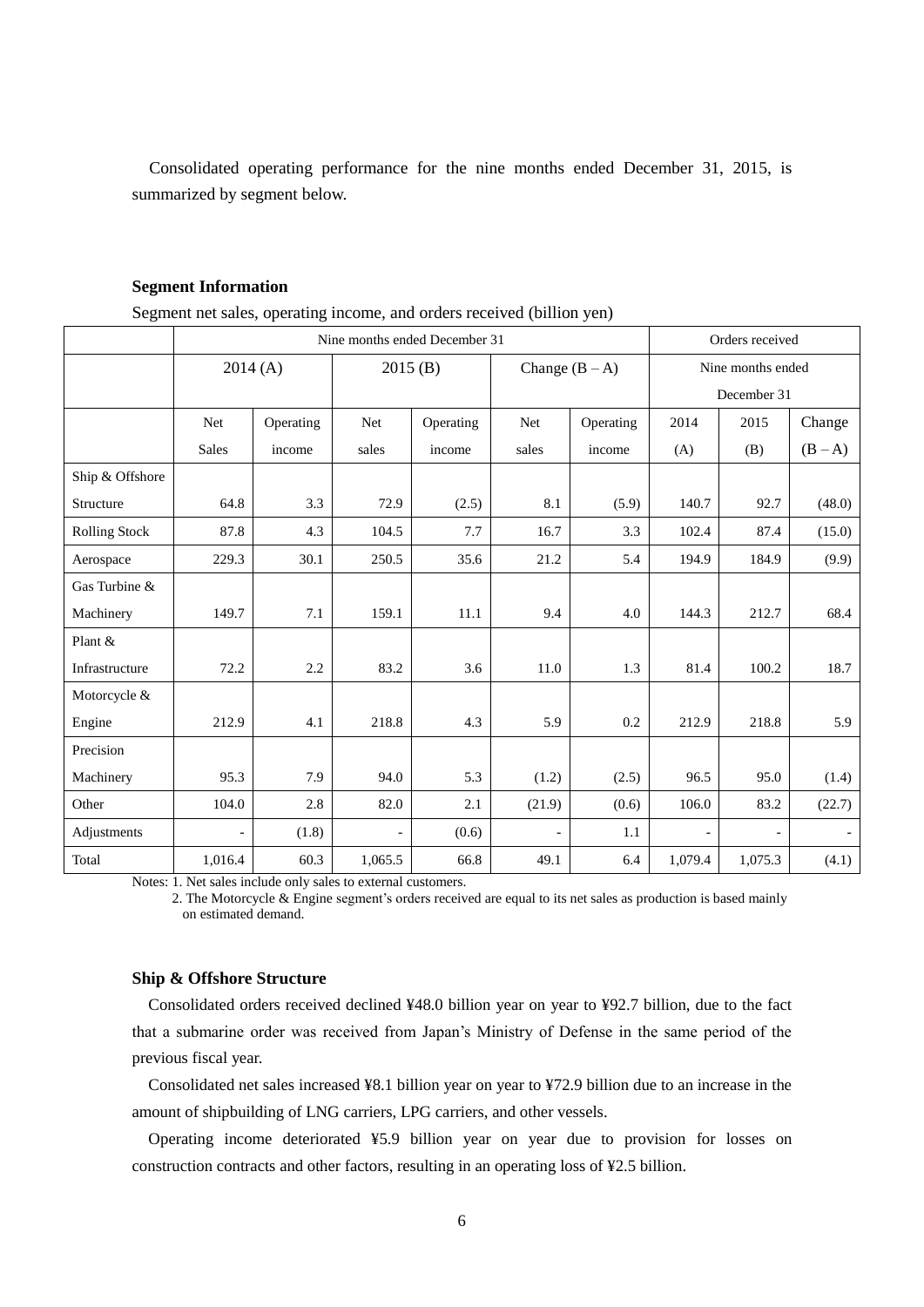### **Rolling Stock**

Consolidated orders received declined ¥15.0 billion to ¥87.4 billion, largely due to the fact that a large order was received overseas in the same period of the previous year.

Consolidated net sales increased ¥16.7 billion to ¥104.5 billion, as despite the decline in domestic net sales, there was an increase in overseas sales, including sales to customers in Singapore and Taiwan.

Consolidated operating income increased ¥3.3 billion year on year to ¥7.7 billion, attributable to the increase in sales and other factors.

#### **Aerospace**

Consolidated orders received totaled ¥184.9 billion, a ¥9.9 billion year-on-year decrease, due to the order to Japan's Ministry of Defense decrease and other facilities.

Consolidated net sales increased ¥21.2 billion year on year to ¥250.5 billion, due to the increase in sales to Japan's Ministry of Defense and the continued high level of sales of component parts for the Commercial Airplane Company, coupled with the impact of the depreciation of the yen and other factors.

 Consolidated operating income increased ¥5.4 billion year on year to ¥35.6 billion, due to factors including the increase in sales.

### **Gas Turbine & Machinery**

Consolidated orders received grew ¥68.4 billion year on year to ¥212.7 billion, attributable to the increase in orders for aircraft engine components, Gas engines and other products.

Consolidated net sales grew ¥9.4 billion to ¥159.1 billion, due to an increase in sales of aircraft engine components, and other products.

Consolidated operating income increased ¥4.0 billion year on year to ¥11.1 billion in response to the increase in sales, among other factors.

### **Plant & Infrastructure**

Consolidated orders received totaled ¥100.2 billion, a ¥18.7 billion year-on-year increase, due to an increase in orders for the ash handling plants to Japan's commercial coal-fired power plants and refuse incineration plants for the domestic market and other facilities.

Consolidated net sales grew ¥11.0 billion year on year to ¥83.2 billion, due to the increase in sales of chemical plants for overseas customers and other factors.

Consolidated operating income increased ¥1.3 billion year on year to ¥3.6 billion, attributable to the increase in sales and other factors.

### **Motorcycle & Engine**

Consolidated net sales increased ¥5.9 billion year on year to ¥218.8 billion, as the decline in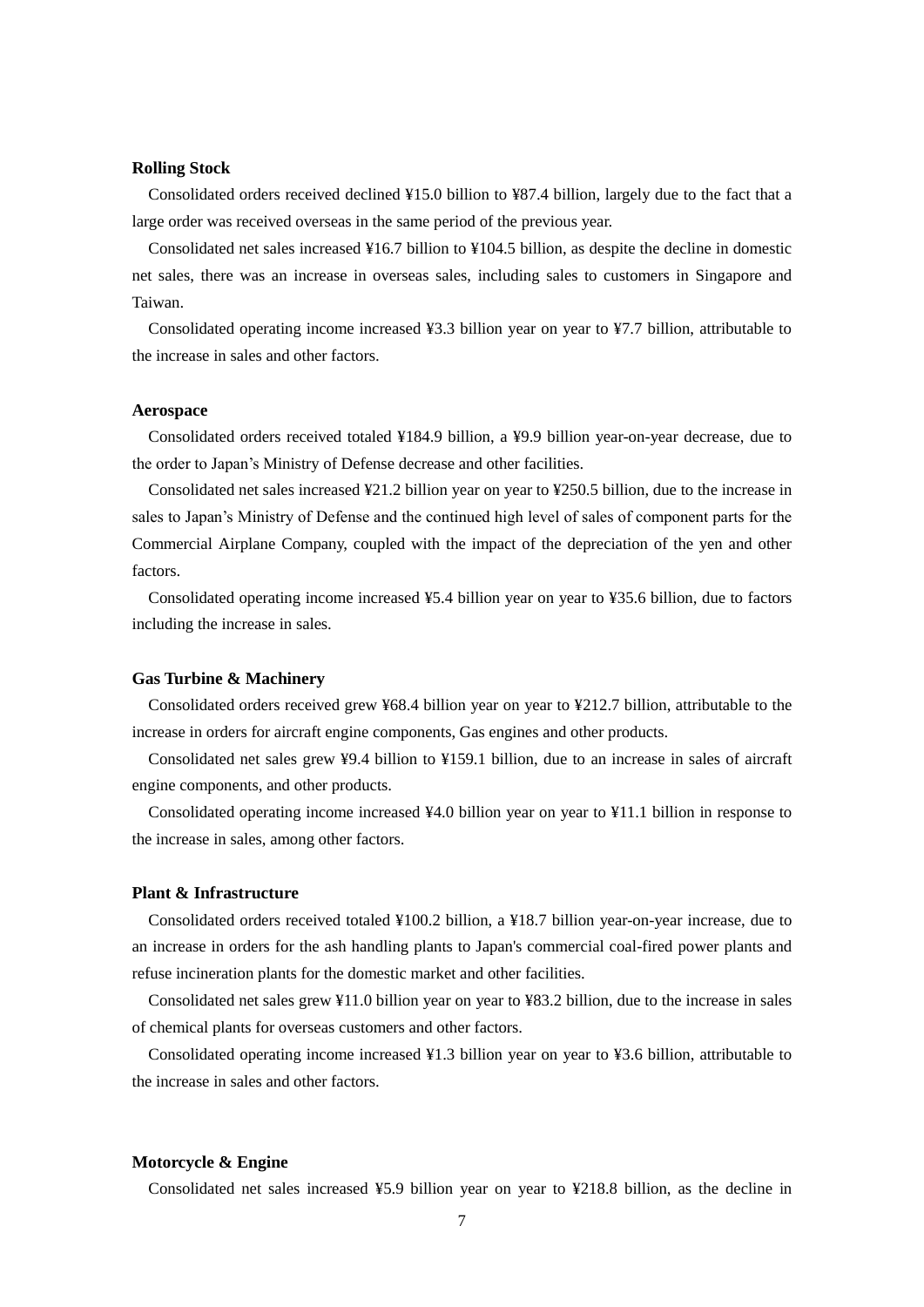motorcycle sales to Indonesia and other emerging countries was offset by the increase in automobile and motorcycle sales to developed countries.

Consolidated operating income increased ¥0.2 billion year on year to ¥4.3 billion, attributable to the increase in sales and other factors.

### **Precision Machinery**

Consolidated orders received totaled ¥95.0 billion, which was on par with the same period of the previous year. The increase in orders for various types of robots, centered on industrial robots, was offset by the decline in orders for hydraulic components, among other factors.

Consolidated net sales received totaled ¥94.0 billion, which was on par with the same period of the previous year. The increase in orders for various types of robots, centered on industrial robots, was offset by the decline in orders for hydraulic components, among other factors.

Consolidated operating income declined ¥2.5 billion year on year to ¥5.3 billion, attributable to the decrease in sales and profit ratio of hydraulic components, and other factors.

#### **Other Operations**

Consolidated net sales declined ¥21.9 billion year on year to ¥82.0 billion due to the sale of the construction machinery business and other factors.

Operating income declined ¥0.6 billion year on year to ¥2.1 billion, due to the sale of the construction machinery business and other factors.

#### **(2) Consolidated financial position**

 At December 31, 2015, consolidated assets totaled ¥1,812.3 billion, an increase of ¥150.0 billion from March 31, 2015. The increase was attributable to a rise in trade receivables in conjunction with the posting of sales along with inventory growth stemming from progress toward completion of construction jobs, as well as capital expenditure that added to property, plant and equipment, among other factors. Liabilities increased ¥139.7 billion from March 31, 2015, to ¥1,354.0 billion, due to factors including an increase in commercial paper and other interest-bearing debt. Interest-bearing debt increased ¥243.4 billion to ¥657.8 billion. Net assets increased ¥10.2 billion to ¥458.2 billion, due to the posting of net income attributable to owners of parent, the payment of dividends, and other factors.

### **(3) Consolidated earnings outlook**

 The future outlook for the Group's operating environment is uncertain, as despite expectations for modest economic growth in developed countries, there are concerns about the impact of economic slowdowns in emerging countries, the decline in crude oil prices, US monetary policy developments, and other factors.

Amid this business environment, we have made a downward revision of ¥40.0 billion to our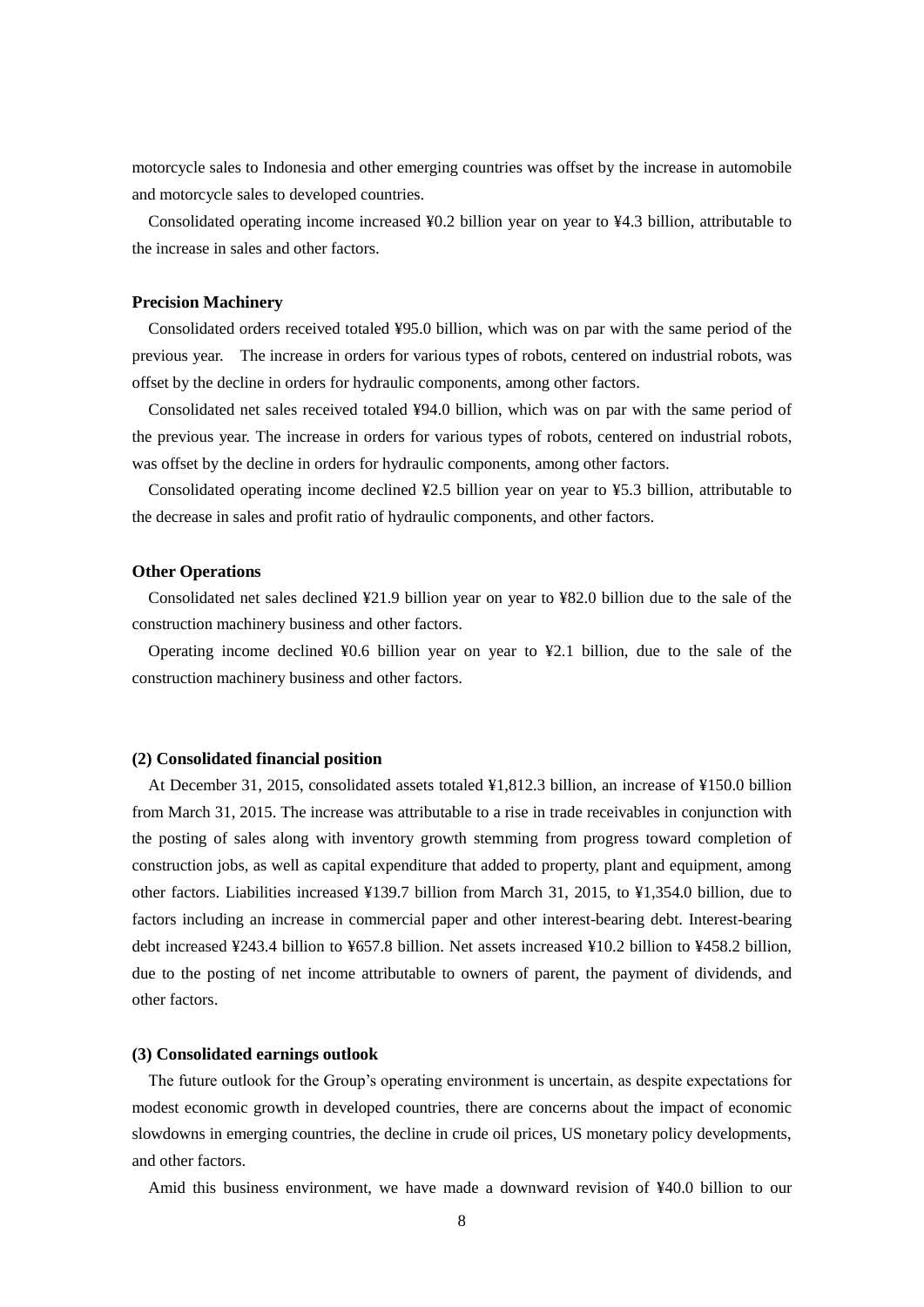consolidated net sales outlook for the fiscal year ending March 31, 2016, from the previously announced forecast (October 29), and we now expect consolidated net sales of ¥1,570.0 billion. This downward revision reflects the revision of the timing of sales accounting in both the Rolling Stock and Gas Turbine & Machinery segments, and other factors. The consolidated operating income forecast has been revised downward ¥5.0 billion from the previously announced forecast to ¥91.0 billion, due to factors including the impact in conjunction with the revision in net sales and a revision of the assumed exchange rate.

 Due to the posting of losses on a joint shipbuilding venture in Brazil and other factors for the first nine months of the fiscal year ending March 31, 2016, the consolidated recurring profit forecast has been revised downward by ¥11.0 billion to ¥89.0 billion, while net income attributable to owners of parent has been revised downward by ¥24.0 billion to ¥45.0 billion. In addition, forecasts for both ROIC and ROE have been revised to 8.7% and 10.3%, respectively.

 The forecast for consolidated orders received has been revised downward by ¥30.0 billion from the previously announced forecast to ¥1,670.0 billion, as although we expect an increase in the Plant & Infrastructure segment, we have revised the expected timing of receiving orders in the Ship  $\&$ Offshore Structure segment and expect a decline in the Precision Machinery segment resulting from stagnation in the market environment.

 Assumed exchange rates of ¥117/US\$ and ¥127/Euro were used for the above consolidated operating results forecasts, and the forecasts do not factor in the impacts of tax code changes that are anticipated in the future.

### *Note regarding consolidated earnings outlook*

The above earnings outlook is based on information available at the time of preparation, and includes risks and uncertainties. We therefore discourage making investment decisions depending solely on this outlook. Actual earnings may differ materially from this outlook, due to a variety of important factors stemming from changes the external environment and/or the Company's internal environment. Important factors that impact actual operating performance include, but are not limited to, the economic situation surrounding the Company's scope of business, foreign exchange rates, in particular the yen/dollar exchange rate, tax codes and other regulatory system-related issues.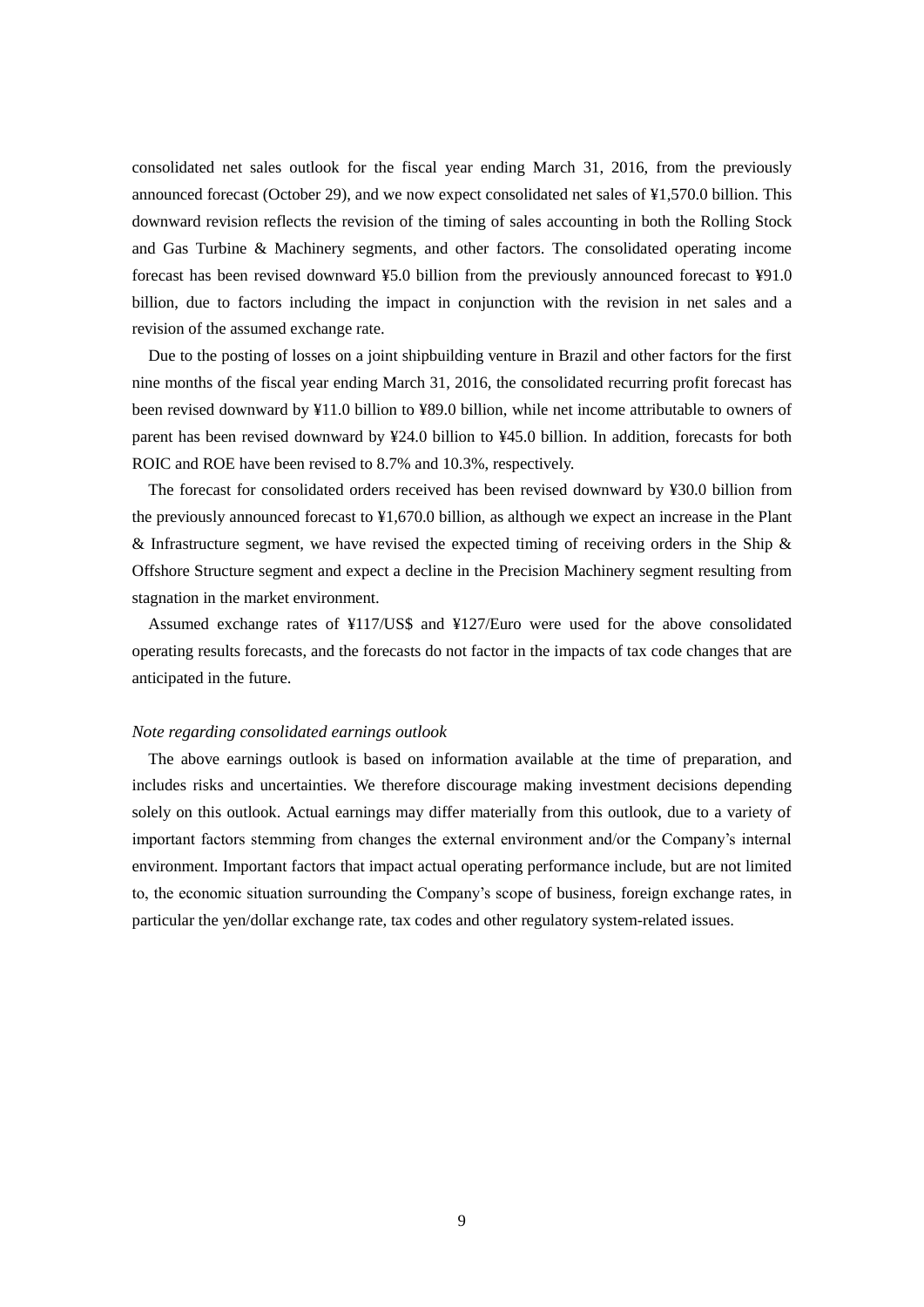### **2. Summary Information (Notes)**

## **(1) Changes affecting the status of material subsidiaries (scope of consolidation)** Not applicable.

### **(2) Accounting procedures specific to preparation of quarterly consolidated financial statements**

(Calculation of tax expense)

The Company calculates tax expense by rationally estimating its effective tax rate after application of deferred-tax accounting to pretax net income for the fiscal year, which includes the third quarter under review, and multiplying quarterly pretax net income by said estimated effective tax rate. If unable to use the estimated effective tax rate, the Company calculates tax expense by multiplying the statutory effective tax rate by quarterly pretax net income adjusted to reflect material differences other than temporary differences.

Income taxes are reported inclusive of income tax adjustments.

### **(3) Changes in accounting policies, changes in accounting estimates, and correction of errors**

(Application of accounting standard for business combinations, etc.)

The Company has applied the "Accounting Standard for Business Combinations" (Accounting Standards Board of Japan (ASBJ) Statement No. 21 issued on September 13, 2013), the "Accounting Standard for Consolidated Financial Statements" (ASBJ Statement No. 22 issued on September 13, 2013) and the "Accounting Standard for Business Divestitures" (ASBJ Statement No. 7 issues on September 13, 2013) from the first quarter of the current fiscal year. As a result, the accounting method was changed to record the difference arising from changes in the equity in subsidiaries under ongoing control of the Company as capital surplus, and acquisition-related costs as expenses for the fiscal year in which they are incurred. In addition, with respect to any business combination entered into on or after the beginning of the first quarter under review, the accounting method was changed to reflect adjustments to the allocation of acquisition cost under provisional accounting treatment on the consolidated financial statements of the financial period in which the relevant business combinations became or will become effective. Furthermore, the presentation of net income, etc., was changed, and minority interests are now presented as non-controlling interests. In order to reflect the changes in the presentation, certain reclassifications have been made to the consolidated financial statements for the third quarter of the previous fiscal year as well as the previous full fiscal year.

The Company has applied the Accounting Standard for Business Combinations, etc. in accordance with transitional provisions in paragraph 58-2(4) of the Accounting Standard for Business Combinations, paragraph 44-5(4) of the Accounting Standard for Consolidated Financial Statements and paragraph 57-4(4) of the Accounting Standard for Business Divestitures, prospectively at the beginning of the first quarter under review.

For the third quarter under review, there are no impact on the consolidated financial statements.

10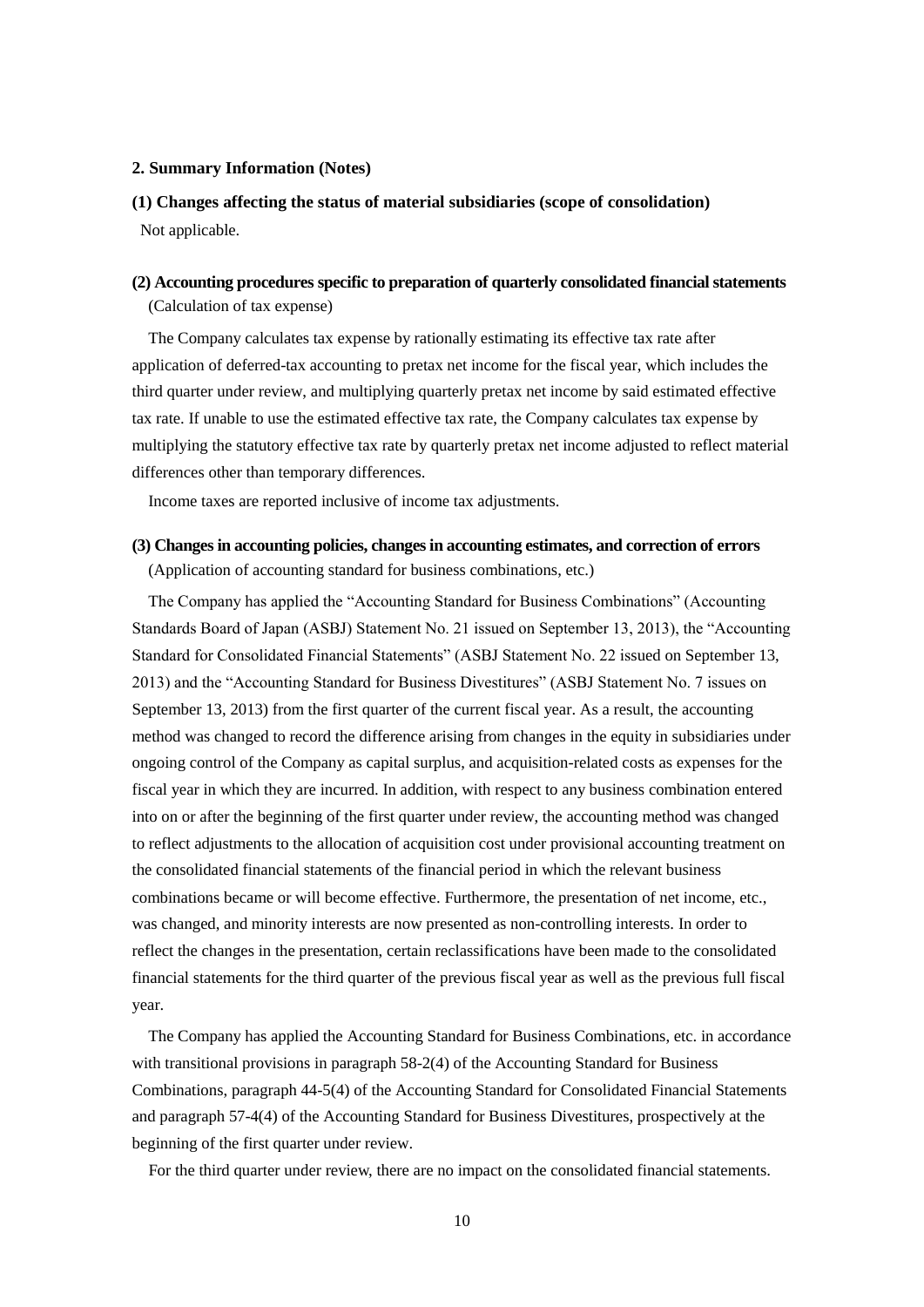## **3. Consolidated Financial Statements**

## **(1) Consolidated balance sheets**

|                                                | Million yen    |                   |  |
|------------------------------------------------|----------------|-------------------|--|
|                                                | As of<br>As of |                   |  |
|                                                | March 31, 2015 | December 31, 2015 |  |
| <b>Assets</b>                                  |                |                   |  |
| Current assets                                 |                |                   |  |
| Cash on hand and in banks                      | 51,645         | 44,456            |  |
| Trade receivables                              | 421,890        | 476,560           |  |
| Merchandise and finished products              | 59,487         | 72,707            |  |
| Work in process                                | 321,326        | 371,052           |  |
| Raw materials and supplies                     | 117,837        | 114,322           |  |
| Other                                          | 103,869        | 131,634           |  |
| Allowance for doubtful receivables             | (2,995)        | (2,202)           |  |
| Total current assets                           | 1,073,062      | 1,208,531         |  |
| Fixed assets                                   |                |                   |  |
| Net property, plant and equipment              | 420,554        | 431,760           |  |
| Intangible assets                              | 16,409         | 14,873            |  |
| Investments and other assets                   |                |                   |  |
| Other                                          | 153,080        | 167,685           |  |
| Allowance for doubtful receivables             | (823)          | (10, 534)         |  |
| Total investments and other assets             | 152,257        | 157,151           |  |
| Total fixed assets                             | 589,220        | 603,784           |  |
| <b>Total assets</b>                            | 1,662,283      | 1,812,315         |  |
|                                                |                |                   |  |
| <b>Liabilities</b>                             |                |                   |  |
| <b>Current liabilities</b>                     |                |                   |  |
| Trade payables                                 | 253,907        | 222,604           |  |
| Electronically recorded obligations-operating  | 85,453         | 83,665            |  |
| Short-term debt                                | 122,338        | 214,911           |  |
| Income taxes payable                           | 17,094         | 13,375            |  |
| Accrued bonuses                                | 26,440         | 12,085            |  |
| Provision for product warranties               | 11,480         | 11,463            |  |
| Provision for losses on construction contracts | 5,873          | 5,634             |  |
| Advances from customers                        | 171,607        | 161,242           |  |
| Other                                          | 130,425        | 242,511           |  |
| Total current liabilities                      | 824,623        | 967,494           |  |
| Long-term liabilities                          |                |                   |  |
| Bonds payable                                  | 110,000        | 120,000           |  |
| Long-term debt                                 | 159,749        | 161,151           |  |
| Provision for environmental measures           | 2,535          | 2,111             |  |
| Net defined benefit liability                  | 79,272         | 68,617            |  |
| Other                                          | 38,144         | 34,718            |  |
| Total long-term liabilities                    | 389,702        | 386,599           |  |
| <b>Total liabilities</b>                       | 1,214,326      | 1,354,093         |  |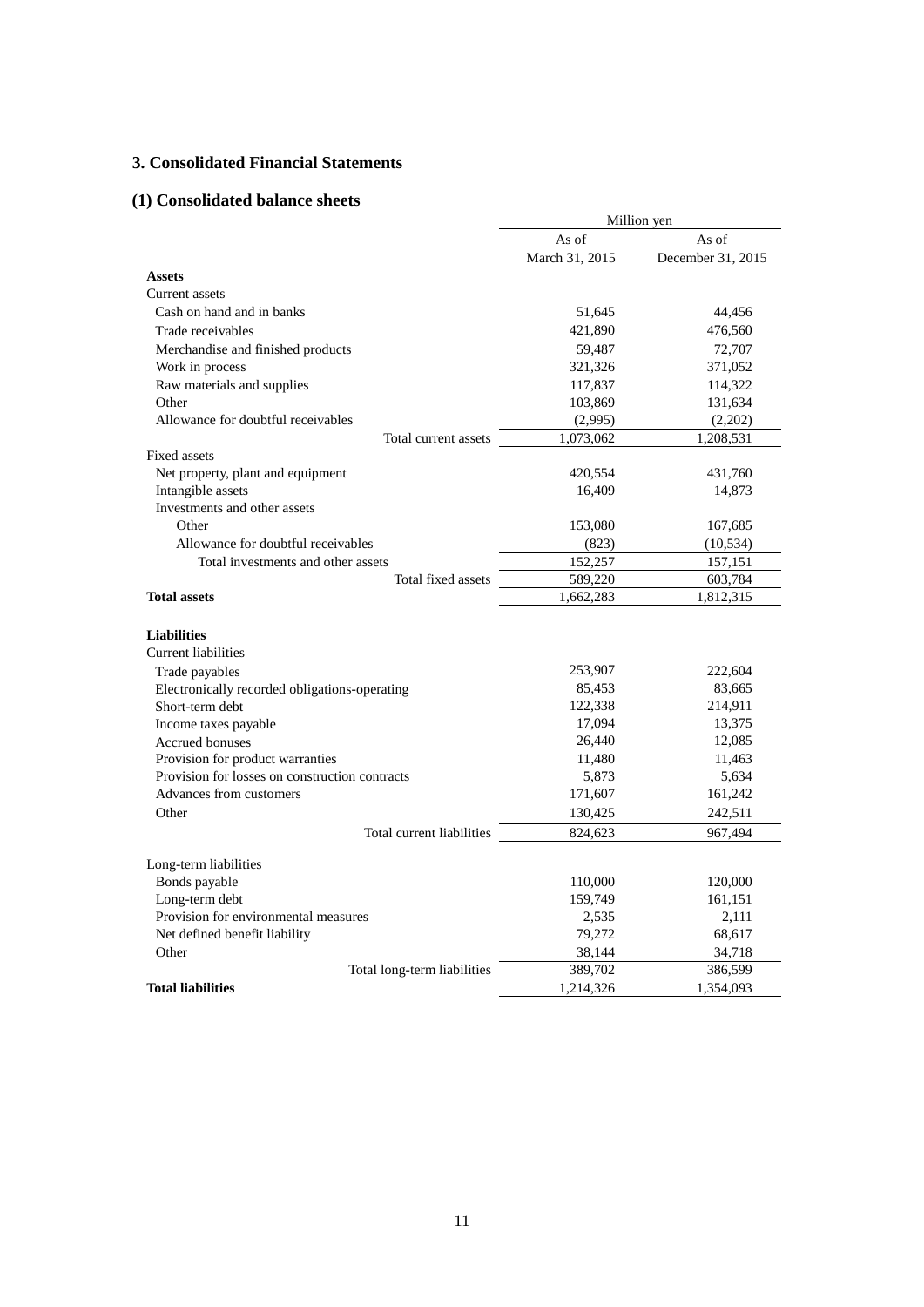| <b>Net assets</b>                            |           |           |
|----------------------------------------------|-----------|-----------|
| Shareholders' equity                         |           |           |
| Common stock                                 | 104.484   | 104.484   |
| Capital surplus                              | 54,393    | 54,394    |
| Retained earnings                            | 253,605   | 263,158   |
| Treasury stock                               | (67)      | (85)      |
| Total shareholders' equity                   | 412,416   | 421,952   |
| Accumulated other comprehensive income       |           |           |
| Net unrealized gains (losses) on securities  | 3,704     | 3,250     |
| Deferred gains (losses) on hedges            | (1,985)   | 56        |
| Foreign currency translation adjustment      | 25,179    | 18,066    |
| Remeasurements of defined benefit plans      | (7,318)   | (86)      |
| Total accumulated other comprehensive income | 19,579    | 21,286    |
| Non-controlling interests                    | 15,961    | 14,983    |
| <b>Total net assets</b>                      | 447.957   | 458,222   |
| Total liabilities and net assets             | 1,662,283 | 1,812,315 |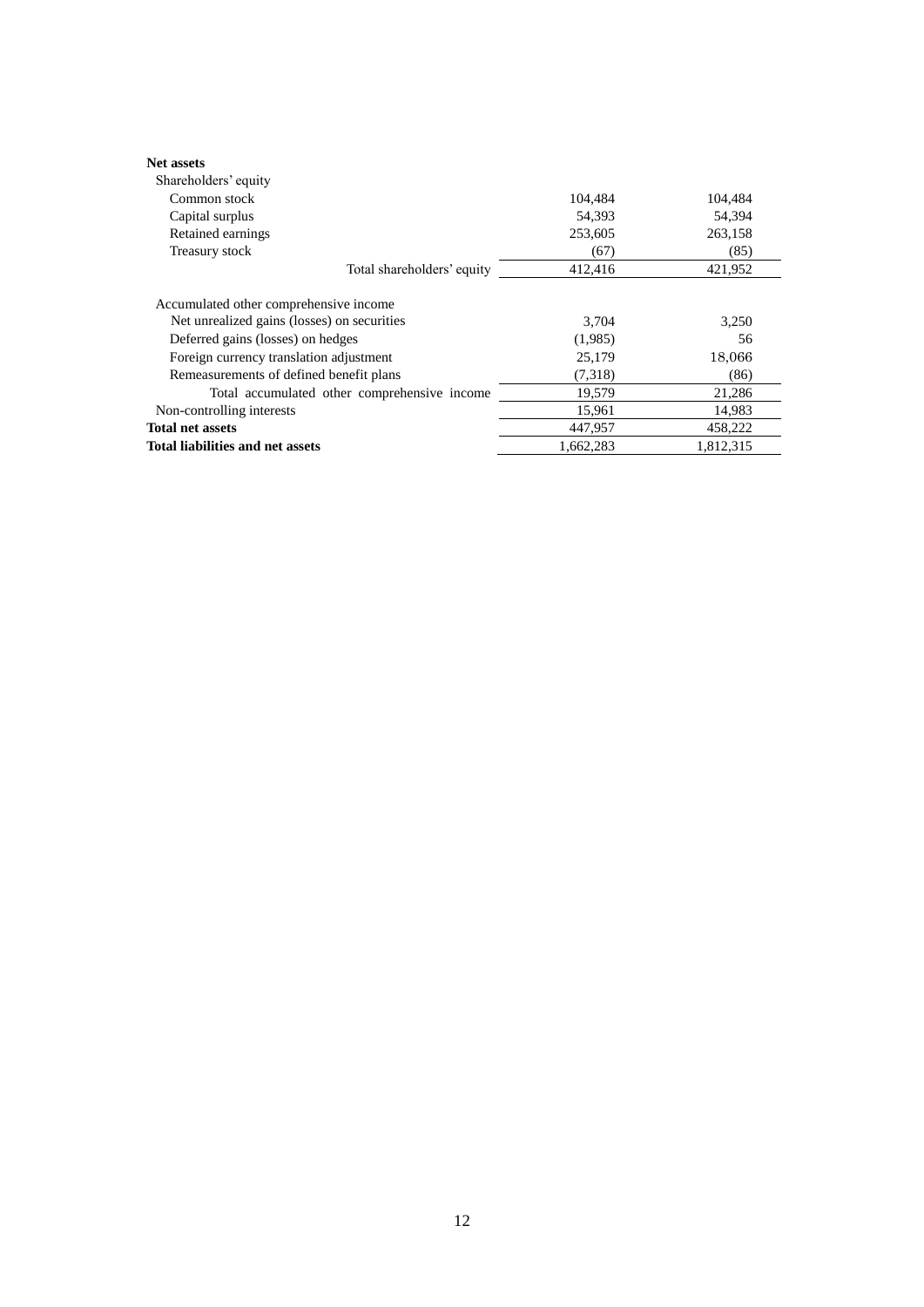## **(2) Consolidated statements of income and comprehensive income**

## **Consolidated statements of income**

| Nine months ended<br>Nine months ended<br>December 31, 2014<br>December 31, 2015<br>Net sales<br>1,016,447<br>1,065,556<br>Cost of sales<br>827,638<br>861,785<br>Gross profit<br>188,808<br>203,771<br>Selling, general and administrative expenses<br>Salaries and benefits<br>36,322<br>38,917<br>R&D expenses<br>27,146<br>28,776<br>Other<br>64,982<br>69,238<br>128,450<br>136,932<br>Total selling, general and administrative expenses<br>Operating income<br>60,357<br>66,838<br>Non-operating income<br>Interest income<br>523<br>474<br>Dividend income<br>274<br>305<br>Share of profit of entities accounted for using equity method<br>2,124<br>8,199<br>Gain on sale of fixed assets<br>1,832<br>Other<br>2,776<br>4,670<br>Total non-operating income<br>11,756<br>9,425<br>Non-operating expenses<br>Interest expense<br>2,872<br>2,756<br>Foreign exchange loss, net<br>468<br>5,261<br>Other<br>2,198<br>4,000<br>Total non-operating expenses<br>7,341<br>10,217 | Million yen |  |  |
|--------------------------------------------------------------------------------------------------------------------------------------------------------------------------------------------------------------------------------------------------------------------------------------------------------------------------------------------------------------------------------------------------------------------------------------------------------------------------------------------------------------------------------------------------------------------------------------------------------------------------------------------------------------------------------------------------------------------------------------------------------------------------------------------------------------------------------------------------------------------------------------------------------------------------------------------------------------------------------------|-------------|--|--|
|                                                                                                                                                                                                                                                                                                                                                                                                                                                                                                                                                                                                                                                                                                                                                                                                                                                                                                                                                                                      |             |  |  |
|                                                                                                                                                                                                                                                                                                                                                                                                                                                                                                                                                                                                                                                                                                                                                                                                                                                                                                                                                                                      |             |  |  |
|                                                                                                                                                                                                                                                                                                                                                                                                                                                                                                                                                                                                                                                                                                                                                                                                                                                                                                                                                                                      |             |  |  |
|                                                                                                                                                                                                                                                                                                                                                                                                                                                                                                                                                                                                                                                                                                                                                                                                                                                                                                                                                                                      |             |  |  |
|                                                                                                                                                                                                                                                                                                                                                                                                                                                                                                                                                                                                                                                                                                                                                                                                                                                                                                                                                                                      |             |  |  |
|                                                                                                                                                                                                                                                                                                                                                                                                                                                                                                                                                                                                                                                                                                                                                                                                                                                                                                                                                                                      |             |  |  |
|                                                                                                                                                                                                                                                                                                                                                                                                                                                                                                                                                                                                                                                                                                                                                                                                                                                                                                                                                                                      |             |  |  |
|                                                                                                                                                                                                                                                                                                                                                                                                                                                                                                                                                                                                                                                                                                                                                                                                                                                                                                                                                                                      |             |  |  |
|                                                                                                                                                                                                                                                                                                                                                                                                                                                                                                                                                                                                                                                                                                                                                                                                                                                                                                                                                                                      |             |  |  |
|                                                                                                                                                                                                                                                                                                                                                                                                                                                                                                                                                                                                                                                                                                                                                                                                                                                                                                                                                                                      |             |  |  |
|                                                                                                                                                                                                                                                                                                                                                                                                                                                                                                                                                                                                                                                                                                                                                                                                                                                                                                                                                                                      |             |  |  |
|                                                                                                                                                                                                                                                                                                                                                                                                                                                                                                                                                                                                                                                                                                                                                                                                                                                                                                                                                                                      |             |  |  |
|                                                                                                                                                                                                                                                                                                                                                                                                                                                                                                                                                                                                                                                                                                                                                                                                                                                                                                                                                                                      |             |  |  |
|                                                                                                                                                                                                                                                                                                                                                                                                                                                                                                                                                                                                                                                                                                                                                                                                                                                                                                                                                                                      |             |  |  |
|                                                                                                                                                                                                                                                                                                                                                                                                                                                                                                                                                                                                                                                                                                                                                                                                                                                                                                                                                                                      |             |  |  |
|                                                                                                                                                                                                                                                                                                                                                                                                                                                                                                                                                                                                                                                                                                                                                                                                                                                                                                                                                                                      |             |  |  |
|                                                                                                                                                                                                                                                                                                                                                                                                                                                                                                                                                                                                                                                                                                                                                                                                                                                                                                                                                                                      |             |  |  |
|                                                                                                                                                                                                                                                                                                                                                                                                                                                                                                                                                                                                                                                                                                                                                                                                                                                                                                                                                                                      |             |  |  |
|                                                                                                                                                                                                                                                                                                                                                                                                                                                                                                                                                                                                                                                                                                                                                                                                                                                                                                                                                                                      |             |  |  |
|                                                                                                                                                                                                                                                                                                                                                                                                                                                                                                                                                                                                                                                                                                                                                                                                                                                                                                                                                                                      |             |  |  |
|                                                                                                                                                                                                                                                                                                                                                                                                                                                                                                                                                                                                                                                                                                                                                                                                                                                                                                                                                                                      |             |  |  |
|                                                                                                                                                                                                                                                                                                                                                                                                                                                                                                                                                                                                                                                                                                                                                                                                                                                                                                                                                                                      |             |  |  |
| Recurring profit<br>64,772<br>66,046                                                                                                                                                                                                                                                                                                                                                                                                                                                                                                                                                                                                                                                                                                                                                                                                                                                                                                                                                 |             |  |  |
| Extraordinary profits                                                                                                                                                                                                                                                                                                                                                                                                                                                                                                                                                                                                                                                                                                                                                                                                                                                                                                                                                                |             |  |  |
| Gain on transfer of business<br>$(*1)$ 901                                                                                                                                                                                                                                                                                                                                                                                                                                                                                                                                                                                                                                                                                                                                                                                                                                                                                                                                           |             |  |  |
| Total extraordinary profits<br>901                                                                                                                                                                                                                                                                                                                                                                                                                                                                                                                                                                                                                                                                                                                                                                                                                                                                                                                                                   |             |  |  |
| <b>Extraordinary losses</b>                                                                                                                                                                                                                                                                                                                                                                                                                                                                                                                                                                                                                                                                                                                                                                                                                                                                                                                                                          |             |  |  |
| <b>Losses on Overseas Business</b><br>$(*2)$ 19,298                                                                                                                                                                                                                                                                                                                                                                                                                                                                                                                                                                                                                                                                                                                                                                                                                                                                                                                                  |             |  |  |
| Total extraordinary losses<br>19,298                                                                                                                                                                                                                                                                                                                                                                                                                                                                                                                                                                                                                                                                                                                                                                                                                                                                                                                                                 |             |  |  |
| Income before income taxes<br>64,772<br>47,649                                                                                                                                                                                                                                                                                                                                                                                                                                                                                                                                                                                                                                                                                                                                                                                                                                                                                                                                       |             |  |  |
| 17,798<br>Income taxes<br>16,766                                                                                                                                                                                                                                                                                                                                                                                                                                                                                                                                                                                                                                                                                                                                                                                                                                                                                                                                                     |             |  |  |
| Net income<br>46,974<br>30,882                                                                                                                                                                                                                                                                                                                                                                                                                                                                                                                                                                                                                                                                                                                                                                                                                                                                                                                                                       |             |  |  |
| Net income attributable to non-controlling interests<br>2,045<br>1,307                                                                                                                                                                                                                                                                                                                                                                                                                                                                                                                                                                                                                                                                                                                                                                                                                                                                                                               |             |  |  |
| Net income attributable to owners of parent<br>44,928<br>29,574                                                                                                                                                                                                                                                                                                                                                                                                                                                                                                                                                                                                                                                                                                                                                                                                                                                                                                                      |             |  |  |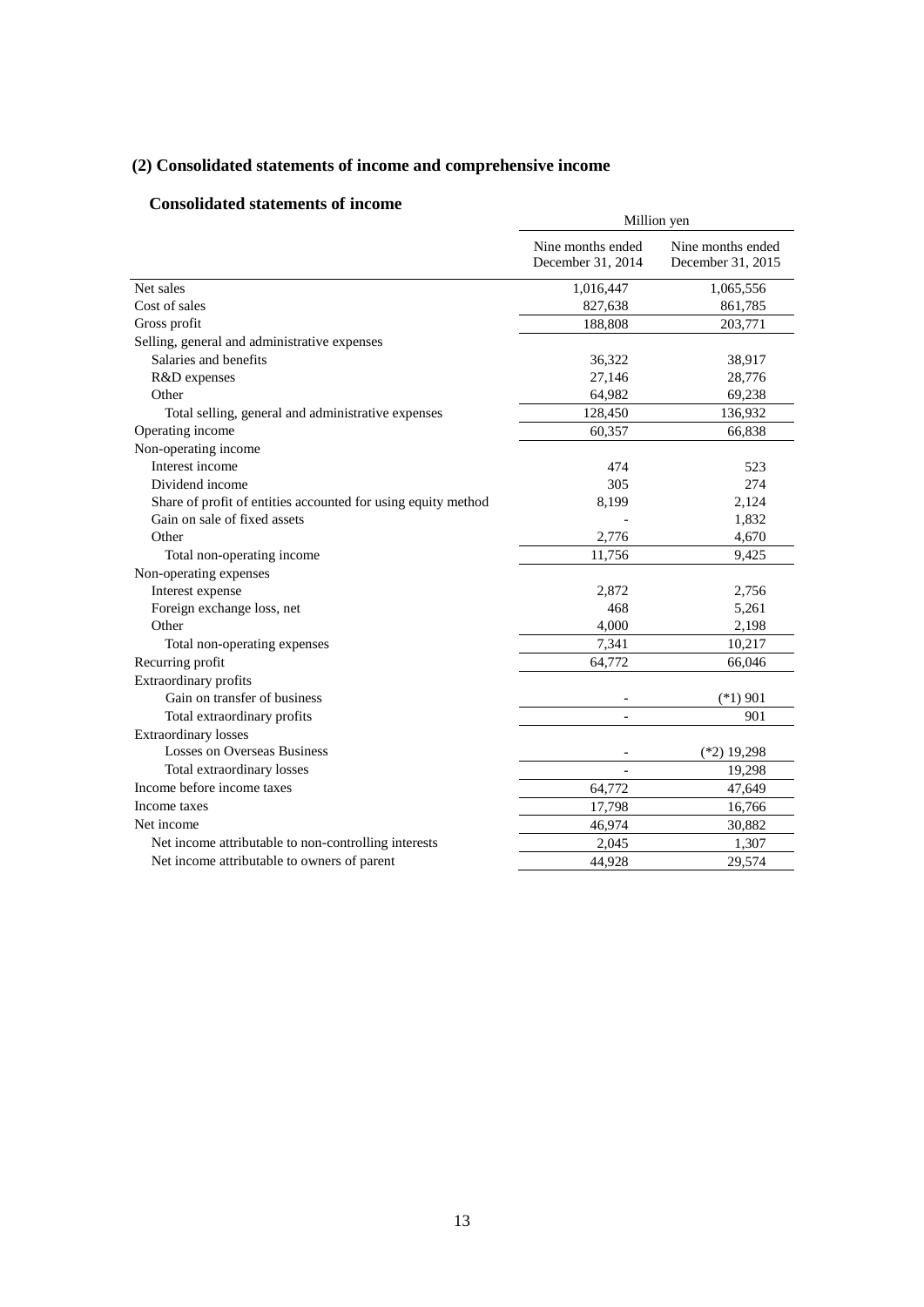| сопрончится ранениена от соптртенены , с писопис                                       | Million yen                            |                                        |  |
|----------------------------------------------------------------------------------------|----------------------------------------|----------------------------------------|--|
|                                                                                        | Nine months ended<br>December 31, 2014 | Nine months ended<br>December 31, 2015 |  |
| Net income                                                                             | 46.974                                 | 30,882                                 |  |
| Other comprehensive income                                                             |                                        |                                        |  |
| Net unrealized gains (losses) on securities                                            | 892                                    | (341)                                  |  |
| Deferred gains (losses) on hedges                                                      | (394)                                  | 2,041                                  |  |
| Foreign currency translation adjustment                                                | 12,926                                 | (5,186)                                |  |
| Remeasurements of defined benefit plans                                                | 1,174                                  | 7,219                                  |  |
| Share of other comprehensive income of associates accounted for<br>using equity method | 1,354                                  | (2,681)                                |  |
| Total other comprehensive income                                                       | 15,952                                 | 1,052                                  |  |
| Comprehensive Income attributable to:                                                  | 62,927                                 | 31,934                                 |  |
| (details)                                                                              |                                        |                                        |  |
| Owners of the parent company                                                           | 60,230                                 | 31,282                                 |  |
| Non-controlling interests                                                              | 2,696                                  | 652                                    |  |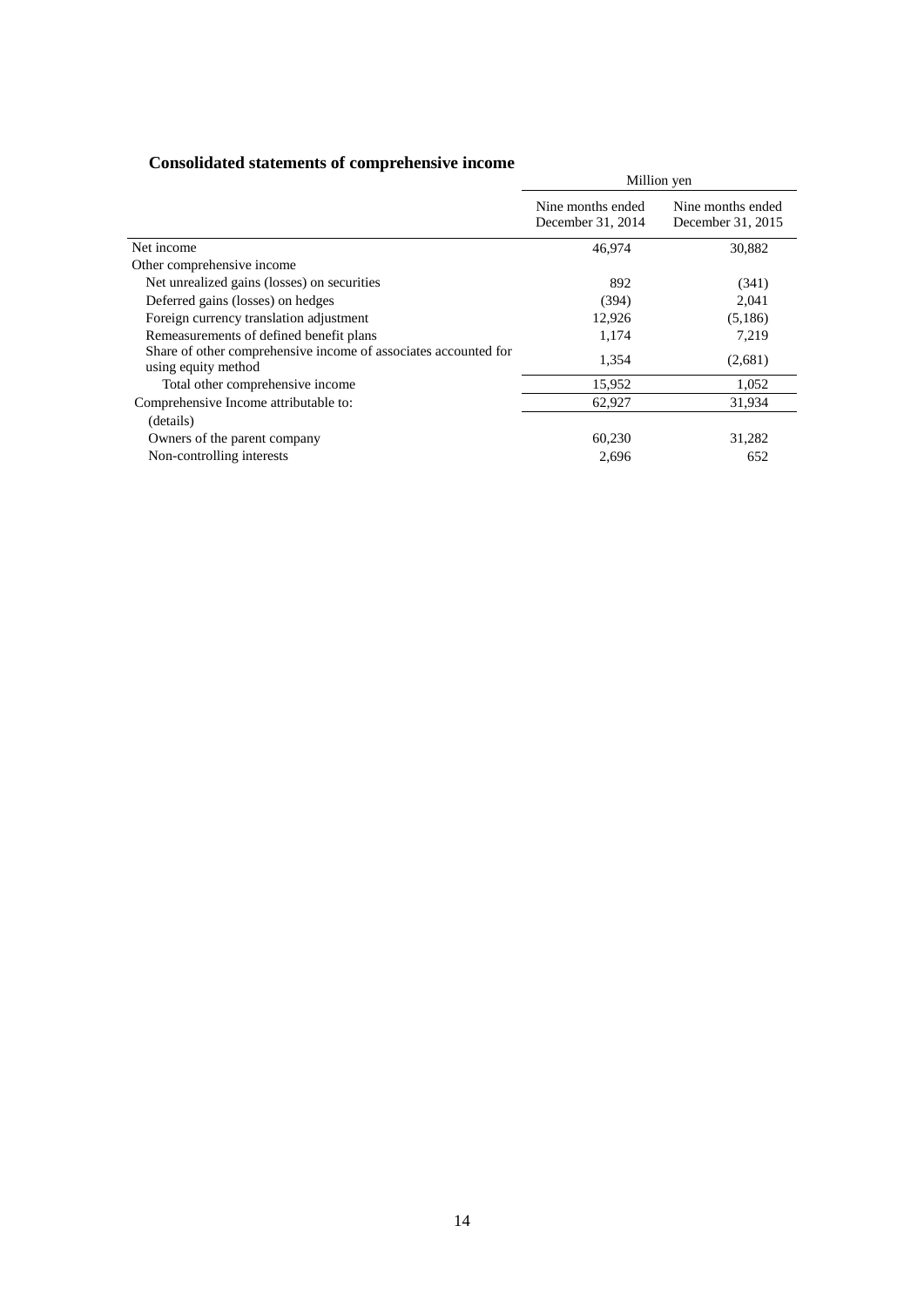### **(3) Notes on financial statements**

*Notes on the going-concern assumption* 

Not applicable.

*Notes on significant changes in the amount of shareholders' equity*

Not applicable.

## *Related to Consolidated Statements of Income*

Nine Months Ended December 31, 2015

(\*1)Gain on Transfer of Business

 Due to assignment of all shares of consolidated subsidiary KCM Corporation and all businesses of KCMJ Corporation.

(\*2)Losses on Overseas Business

 Loss on a joint shipbuilding venture in Brazil. Please refer to Page 17 for details (additional information).

## *Related to Corporate Combinations, etc.*

### *Business Divestment*

On October 1, 2015, KHI assigned all shares of consolidated subsidiary KCM Corporation (hereafter "KCM") (Hyogo Prefecture) to Hitachi Construction Machinery Co., Ltd. (Tokyo).

- (1) Overview of Business Divestment
- 1. Name of company to which shares were assigned

Hitachi Construction Machinery Co., Ltd. (hereafter "HCM")

2. Details of divested business

Manufacturing and sale of construction machines, etc.

3. Reason for business divestment

Since October 2008, KHI and HCM have had a business alliance covering wheel-loader operations, including joint research and development of new models of wheel loaders to meet the Tier 4 exhaust emission regulations. KCM was established in January 2009 and acquired KHI's wheel-loader operations by assignment in April of the same year. With HCM's capital investment in June 2010, KCM further accelerated joint research and development on new models of wheel loaders and on an efficient production system. KHI agreed to HCM's proposal, having judged that it would be effective to pursue synergies within the HCM Group for the further development of KCM under a policy of investing management resources in a focused manner, in order to enhance enterprise value amidst intensifying global competition in the construction machine industry. The businesses of KCMJ Corporation, which engages in sales and servicing operations for KCM products within Japan, were transferred to Hitachi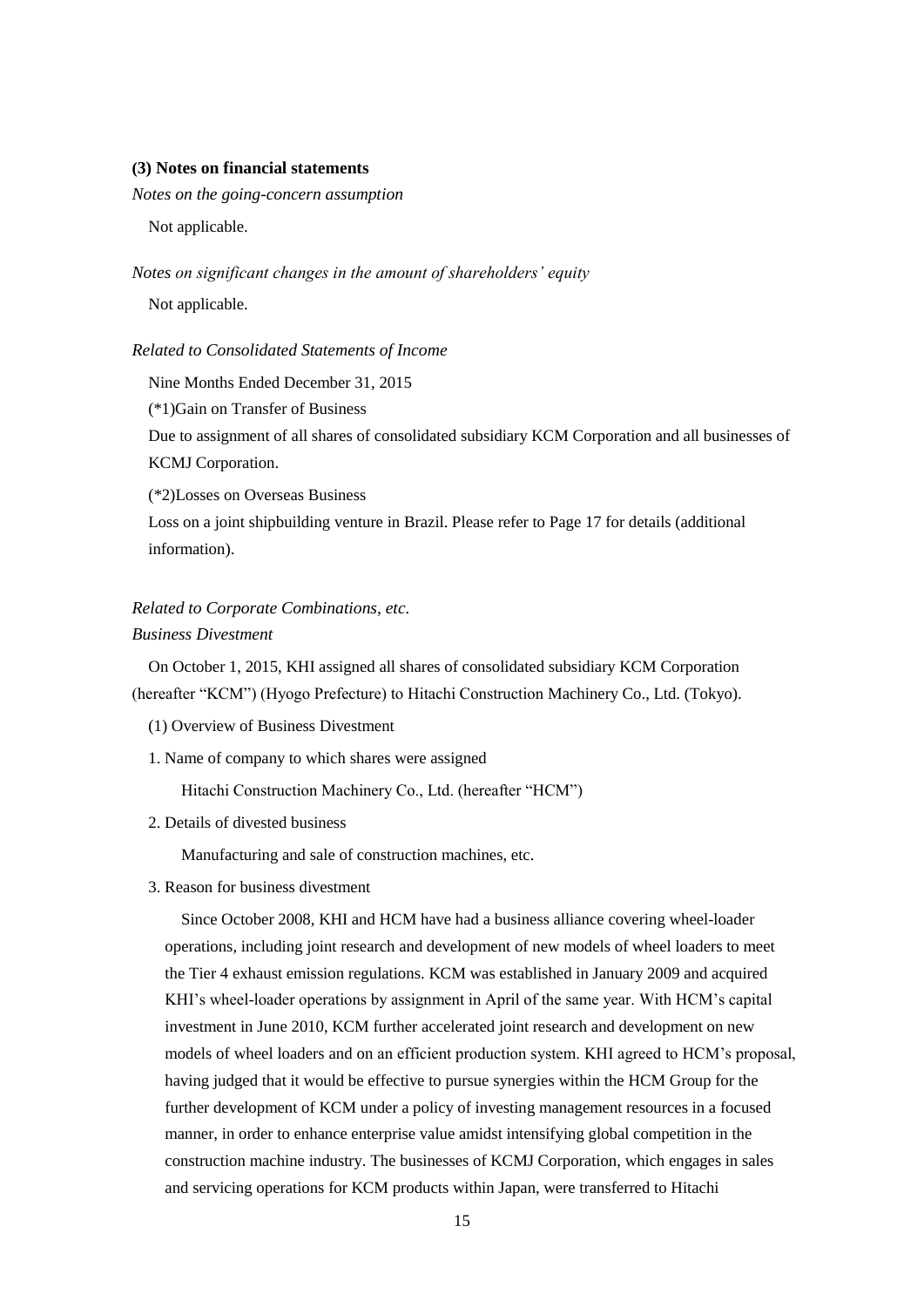Construction Machinery Japan Co., Ltd. on the same date as the execution of the transfer of KCM shares.

4. Date of business divestment

October 1, 2015

5. Overview of transaction including legal format

Transfer of shares and transfer of related assets for which compensation received is solely in the form of assets such as cash.

### (2) Overview of Accounting Treatment

1. Amount of transferred income and loss

¥901 million

2. Fair book value assets and liabilities related to the transferred business and breakdown of each

| Current assets        | ¥19,719 million                             |
|-----------------------|---------------------------------------------|
| Fixed assets          | $45,727$ million                            |
| Total assets          | $\textcolor{blue}{\textless}25,447$ million |
| Current liabilities   | $\text{\textsterling}16,047$ million        |
| Long-term liabilities | ¥3,641 million                              |
| Total liabilities     | $¥19,689$ million                           |

3. Accounting Treatment

In the transfer of the shares, accounting treatment was implemented pursuant to "Accounting Standard for Business Divestitures" (ASBJ Statement No. 7, September 13, 2013) and "Guidance on Accounting Standard for Business Combinations and Accounting Standard for Business Divestitures" (ASBJ Guidance No. 10, September 13, 2013).

(3) Name of reporting segment to which divested businesses belonged

Other Operations

(4) Estimated operating performance of divested businesses posted in consolidated statements of income for the nine months ended December 31, 2015

| Net sale         | $¥18,777$ million |
|------------------|-------------------|
| Operating income | $4159$ million    |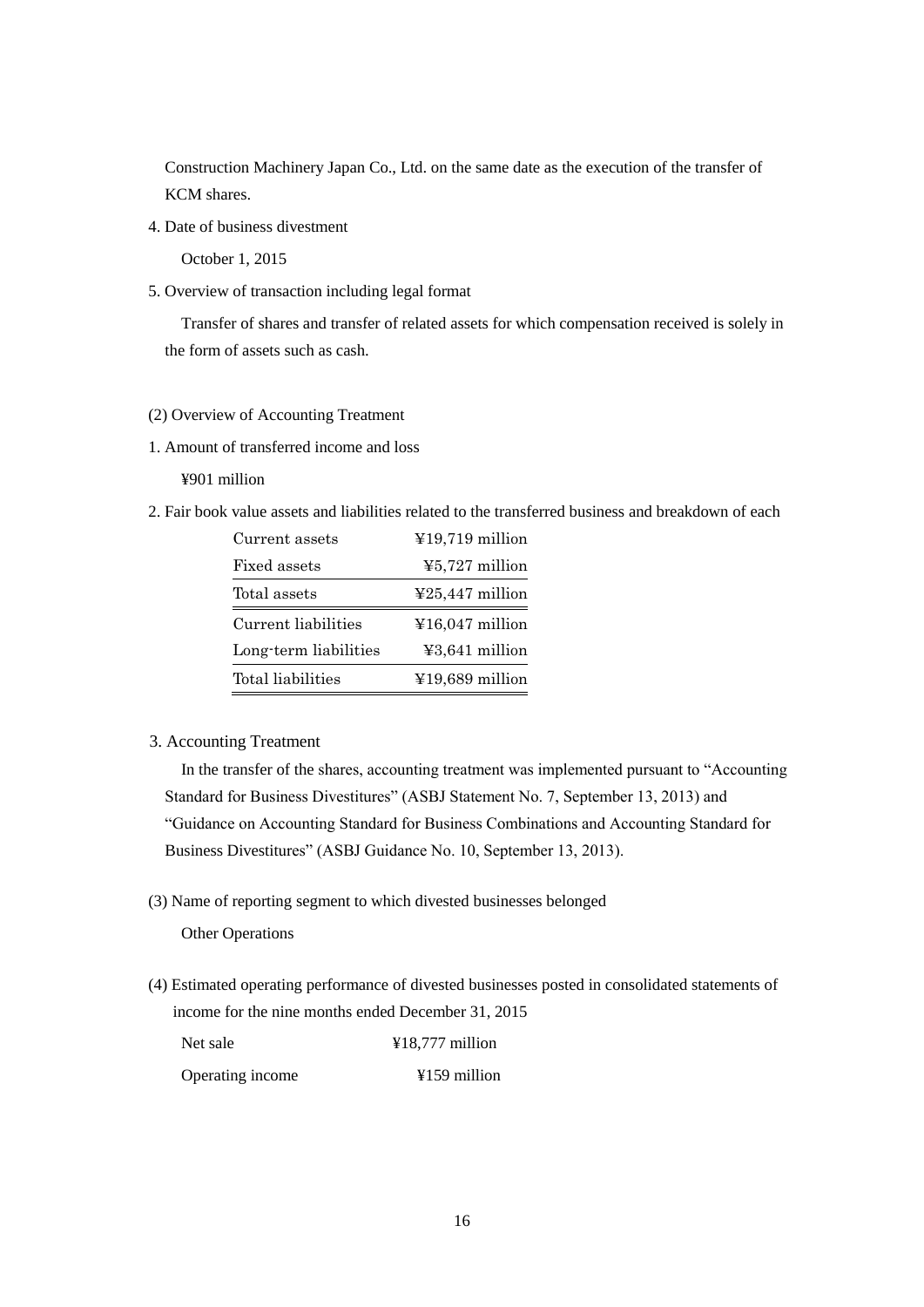### *Additional information*

*Posting Losses on Overseas Business (Joint Shipbuilding Venture in Brazil)*

Enseada, in which KHI holds a 30% stake, has received no payments for drill ship construction work currently in progress for more than a year due to the impact of corruption problems in Brazil, and this has seriously eroded Enseada's financial position and cash flow situation. As a result, Enseada has fallen behind in its payments to KHI for the transfer of technology and for the construction of drill ship hull parts currently under construction at KHI Sakaide Works. Enseada has also been unable to make progress on the repayment of loans extended by KHI.

 Despite this adverse business situation, Enseada remains a going concern, and KHI continues to cooperate with Enseada in line with the underlying joint venture agreement. However, considering the asset value of investment in and loans to Enseada as well as the recoverability of trade receivables, KHI has decided to implement the necessary accounting treatment based on its revaluation under relevant accounting principles.

 Accounting treatment of losses on a consolidated basis for the nine months ended December 31, 2015, is presented below.

1. Setting of allowance for doubtful receivables on trade receivables from Enseada and loss on valuation of inventories (work in process) destined for Enseada

¥19.2 billion(extraordinary losses)

2. Losses on valuation of investments in and loans receivable from Enseada

¥2.8 billion (non-operating expenses)

Total ¥22.1 billion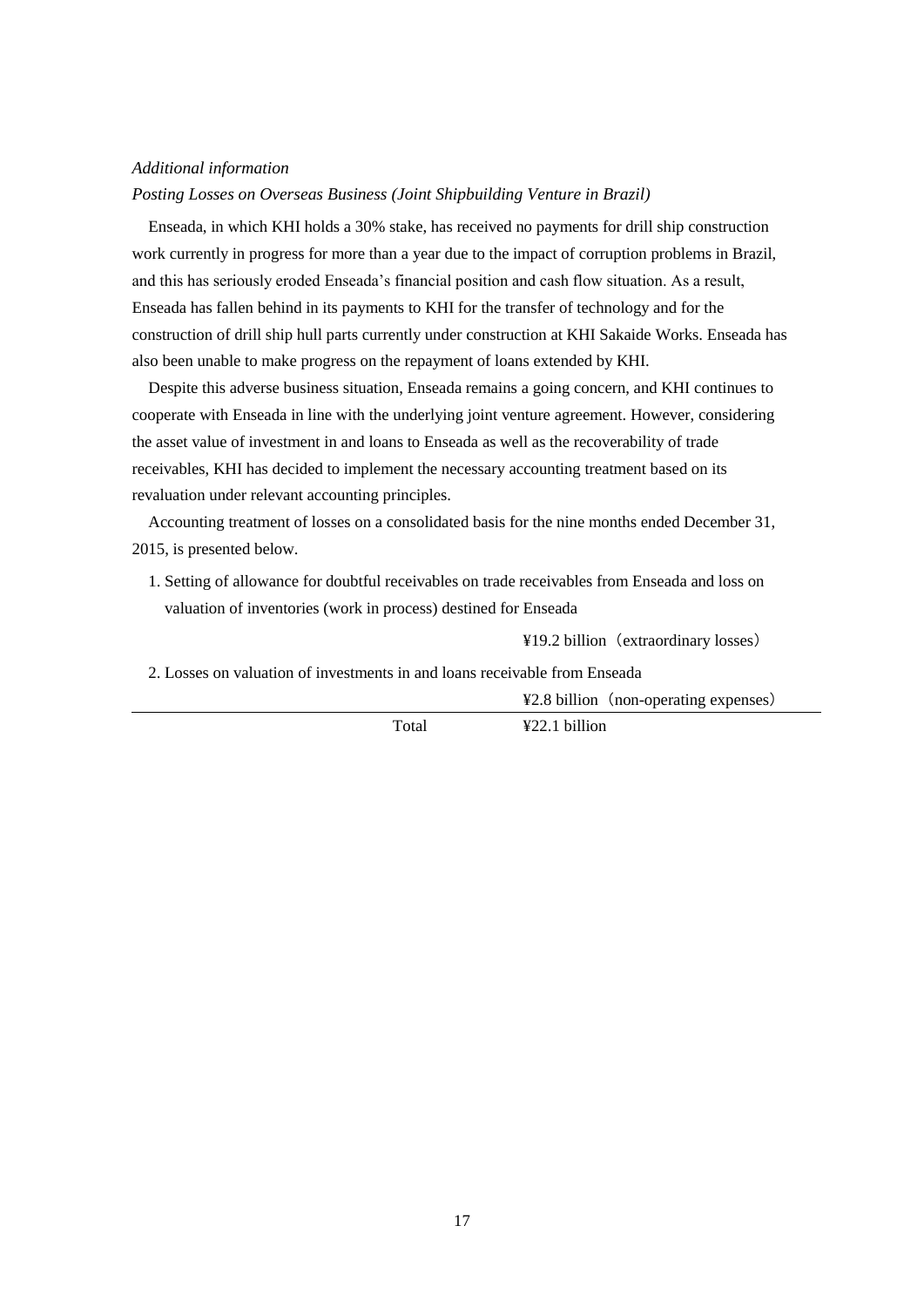## *Segment information and others Segment information*

## 1. Nine months ended December 31, 2014 (April 1, 2014 – December 31, 2014) (1) Sales and income (loss) by reportable segment

|                            |                       |                       |             | Million yen                |
|----------------------------|-----------------------|-----------------------|-------------|----------------------------|
|                            | <b>External sales</b> | Intersegment<br>sales | Total sales | Operating<br>income (loss) |
| Ship & Offshore Structure  | 64.890                | 1,686                 | 66,576      | 3,347                      |
| <b>Rolling Stock</b>       | 87.884                | 3.061                 | 90.945      | 4.374                      |
| Aerospace                  | 229.364               | 1.736                 | 231.101     | 30,173                     |
| Gas Turbine & Machinery    | 149.734               | 9,861                 | 159,595     | 7,113                      |
| Plant & Infrastructure     | 72,248                | 14.475                | 86.723      | 2,285                      |
| Motorcycle & Engine        | 212.925               | 522                   | 213,448     | 4,134                      |
| <b>Precision Machinery</b> | 95.314                | 10.183                | 105,497     | 7,951                      |
| Other                      | 104.086               | 26,140                | 130,226     | 2,834                      |
| Reportable segment total   | 1.016.447             | 67,667                | 1,084,114   | 62,215                     |
| Adjustments*1              |                       | (67, 667)             | (67, 667)   | (1,858)                    |
| Consolidated total         | 1,016,447             |                       | 1,016,447   | 60,357                     |

Notes: 1. Breakdown of adjustments:

|                           | Million yen |
|---------------------------|-------------|
| Income                    | Amount      |
| Intersegment transactions | (600)       |
| Corporate expenses*       | (1,258)     |
| Total                     | (1,858)     |

\*Corporate expenses mainly comprise general and administrative expenses not attributed to reportable segments.

2. Segment income adjustments are based on operating income reported on the consolidated statements of income for the corresponding period.

### (2) Impairment loss on fixed assets and goodwill by reportable segment

Not applicable.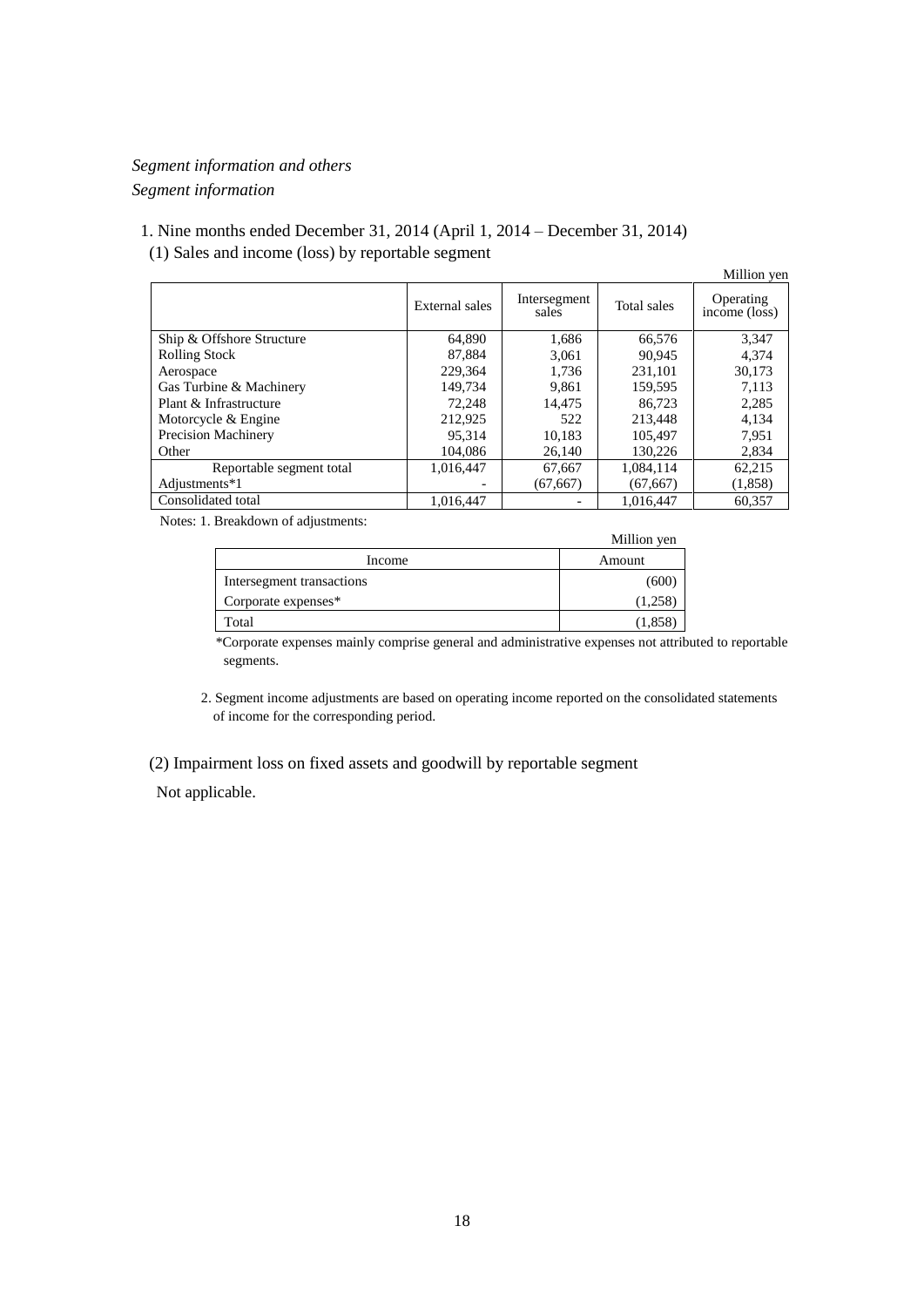## 2. Nine months ended December 31, 2015 (April 1, 2015 – December 31, 2015) (1) Sales and income (loss) by reportable segment

|                           |                |                          |             | Million yen                             |
|---------------------------|----------------|--------------------------|-------------|-----------------------------------------|
|                           | External sales | Intersegment<br>sales    | Total sales | Operating<br>$inc\overline{one}$ (loss) |
| Ship & Offshore Structure | 72,999         | 2,157                    | 75,156      | (2,580)                                 |
| <b>Rolling Stock</b>      | 104.594        | 1.217                    | 105.812     | 7.758                                   |
| Aerospace                 | 250,575        | 1.041                    | 251.617     | 35,607                                  |
| Gas Turbine & Machinery   | 159.150        | 10,833                   | 169,983     | 11,195                                  |
| Plant & Infrastructure    | 83.249         | 10,277                   | 93.527      | 3,606                                   |
| Motorcycle & Engine       | 218,851        | 618                      | 219,469     | 4.379                                   |
| Precision Machinery       | 94,036         | 10,063                   | 104.100     | 5,365                                   |
| Other                     | 82,099         | 26,623                   | 108.723     | 2,195                                   |
| Reportable segment total  | 1,065,556      | 62,832                   | 1,128,389   | 67.528                                  |
| Adjustments*1             |                | (62, 832)                | (62, 832)   | (689)                                   |
| Consolidated total        | 1,065,556      | $\overline{\phantom{a}}$ | 1,065,556   | 66,838                                  |

Notes: 1. Breakdown of adjustments:

|                           | Million yen |
|---------------------------|-------------|
| Income                    | Amount      |
| Intersegment transactions | (134)       |
| Corporate expenses*       | (554        |
| Total                     | (689        |

\* Corporate expenses mainly comprise general and administrative expenses not attributed to reportable segments.

2. Segment income adjustments are based on operating income reported on the consolidated statements of income for the corresponding period.

(2) Impairment loss on fixed assets and goodwill by reportable segment

Not applicable.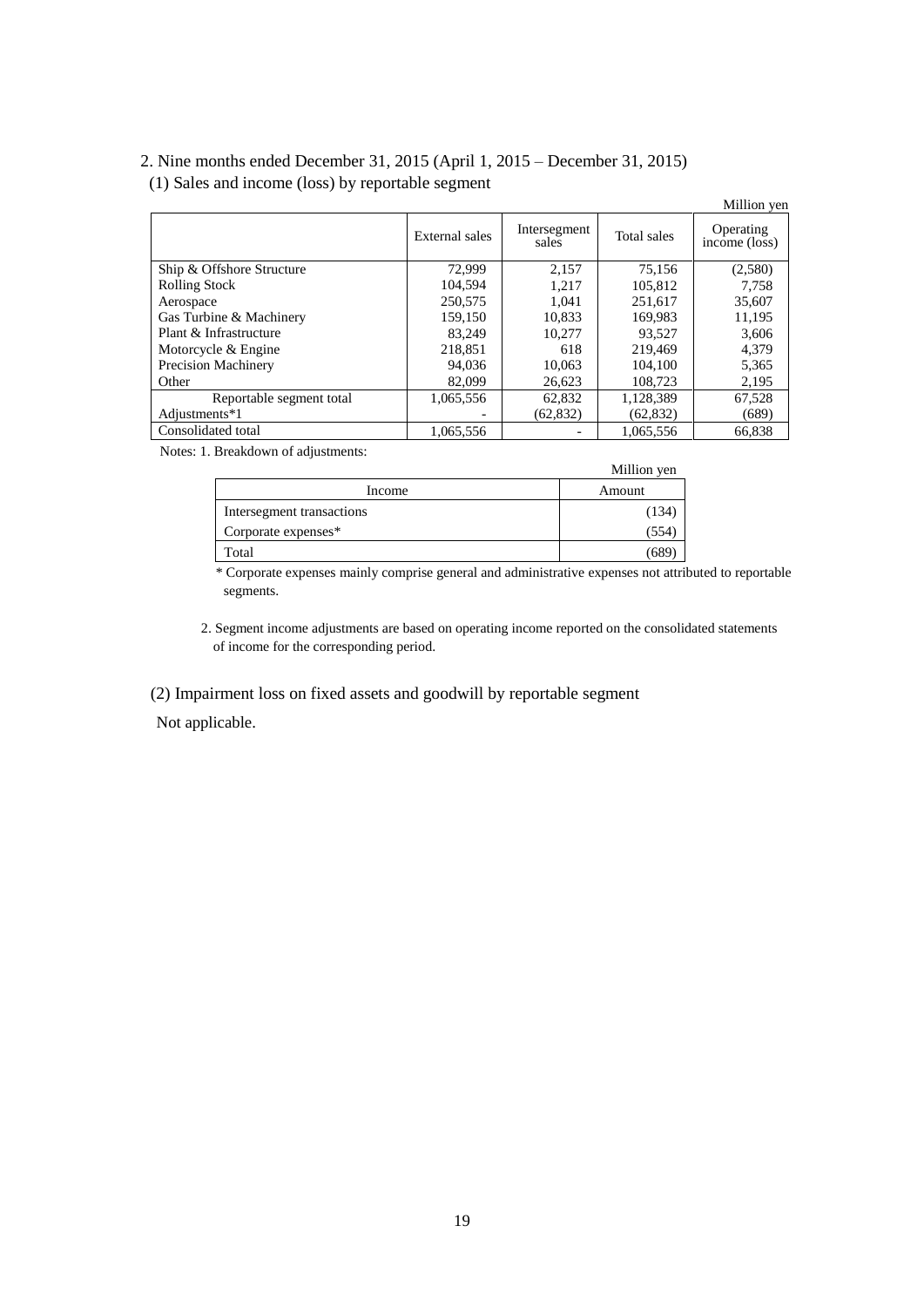## **4. Supplementary information**

### **(1) Consolidated cash flow statements (condensed)**

|                                            | Million yen                            |                                        |  |
|--------------------------------------------|----------------------------------------|----------------------------------------|--|
|                                            | Nine months ended<br>December 31, 2014 | Nine months ended<br>December 31, 2015 |  |
| Cash flow from operating activities        | (110, 348)                             | (190, 735)                             |  |
| Cash flow from investing activities        | (52, 480)                              | (52, 523)                              |  |
| Cash flow from financing activities        | 161,068                                | 235,658                                |  |
| Cash and cash equivalents at end of period | 41,468                                 | 40,247                                 |  |

### **(2) Orders and sales (consolidated)**

### **Orders received**

|                            | Nine months ended<br>December 31, 2014 |            | Nine months ended<br>December 31, 2015 |            | Year ended<br>March 31, 2015 |            |
|----------------------------|----------------------------------------|------------|----------------------------------------|------------|------------------------------|------------|
| Reportable segment         | million yen                            | % of total | million yen                            | % of total | million yen                  | % of total |
| Ship & Offshore Structure  | 140,773                                | 13.0       | 92.746                                 | 8.6        | 179.221                      | 10.4       |
| <b>Rolling Stock</b>       | 102.457                                | 9.4        | 87.449                                 | 8.1        | 131,428                      | 7.6        |
| Aerospace                  | 194.939                                | 18.0       | 184.994                                | 17.2       | 357.031                      | 20.8       |
| Gas Turbine & Machinery    | 144,318                                | 13.3       | 212.733                                | 19.7       | 235,722                      | 13.7       |
| Plant & Infrastructure     | 81,465                                 | 7.5        | 100.218                                | 9.3        | 203,473                      | 11.8       |
| Motorcycle & Engine        | 212,925                                | 19.7       | 218,851                                | 20.3       | 329,240                      | 19.2       |
| <b>Precision Machinery</b> | 96.519                                 | 8.9        | 95,023                                 | 8.8        | 136,286                      | 7.9        |
| Other                      | 106,052                                | 9.8        | 83,288                                 | 7.7        | 140,558                      | 8.2        |
| Total                      | 1,079,453                              | 100.0      | 1,075,305                              | 100.0      | 1,712,963                    | 100.0      |

Note: The Motorcycle & Engine segment's orders received are equal to its net sales as production is based mainly on estimated demand.

### **Net sales**

|                            | Nine months ended<br>December 31, 2014 |            | Nine months ended<br>December 31, 2015 |            | Year ended<br>March 31, 2015 |            |
|----------------------------|----------------------------------------|------------|----------------------------------------|------------|------------------------------|------------|
| Reportable segment         | million yen                            | % of total | million yen                            | % of total | million yen                  | % of total |
| Ship & Offshore Structure  | 64.890                                 | 6.3        | 72.999                                 | 6.8        | 90.327                       | 6.0        |
| <b>Rolling Stock</b>       | 87,884                                 | 8.6        | 104.594                                | 9.8        | 121.519                      | 8.1        |
| Aerospace                  | 229,364                                | 22.5       | 250,575                                | 23.5       | 325,083                      | 21.8       |
| Gas Turbine & Machinery    | 149,734                                | 14.7       | 159,150                                | 14.9       | 218,794                      | 14.7       |
| Plant & Infrastructure     | 72,248                                 | 7.1        | 83,249                                 | 7.8        | 121,113                      | 8.1        |
| Motorcycle & Engine        | 212,925                                | 20.9       | 218,851                                | 20.5       | 329,240                      | 22.1       |
| <b>Precision Machinery</b> | 95,314                                 | 9.3        | 94,036                                 | 8.8        | 135,782                      | 9.1        |
| Other                      | 104.086                                | 10.2       | 82,099                                 | 7.7        | 144.261                      | 9.7        |
| Total                      | 1,016,447                              | 100.0      | 1,065,556                              | 100.0      | 1,486,123                    | 100.0      |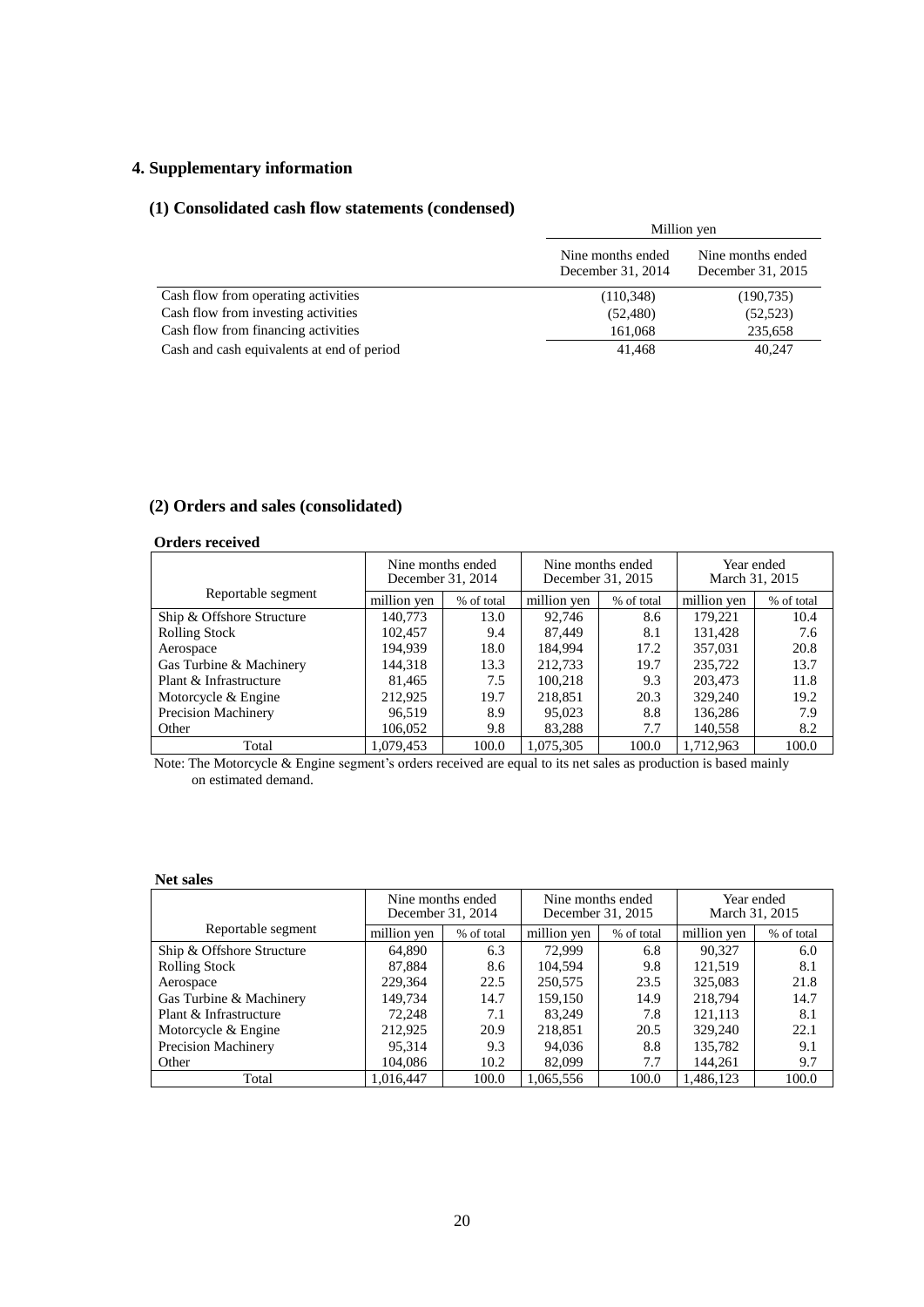### **Order backlog**

|                            | Year ended<br>March 31, 2015 |                          | Nine months ended<br>December 31, 2015 |            | Nine months ended<br>December 31, 2014 |            |
|----------------------------|------------------------------|--------------------------|----------------------------------------|------------|----------------------------------------|------------|
| Reportable segment         | million ven                  | % of total               | million yen                            | % of total | million yen                            | % of total |
| Ship & Offshore Structure  | 264,281                      | 14.6                     | 284,428                                | 15.6       | 251,730                                | 15.3       |
| <b>Rolling Stock</b>       | 405,999                      | 22.4                     | 388,235                                | 21.3       | 411,147                                | 25.0       |
| Aerospace                  | 488.431                      | 27.0                     | 428.141                                | 23.5       | 421,862                                | 25.7       |
| Gas Turbine & Machinery    | 336,441                      | 18.6                     | 392,274                                | 21.5       | 313,075                                | 19.0       |
| Plant & Infrastructure     | 255,522                      | 14.1                     | 272,598                                | 15.0       | 182,082                                | 11.0       |
| Motorcycle & Engine        |                              | $\overline{\phantom{a}}$ |                                        |            |                                        |            |
| <b>Precision Machinery</b> | 26,325                       | 1.4                      | 27,330                                 | 1.5        | 27,027                                 | 1.6        |
| Other                      | 28,531                       | 1.5                      | 23,485                                 | 1.2        | 34.199                                 | 2.0        |
| Total                      | 1.805.533                    | 100.0                    | 1,816,495                              | 100.0      | 1.641.124                              | 100.0      |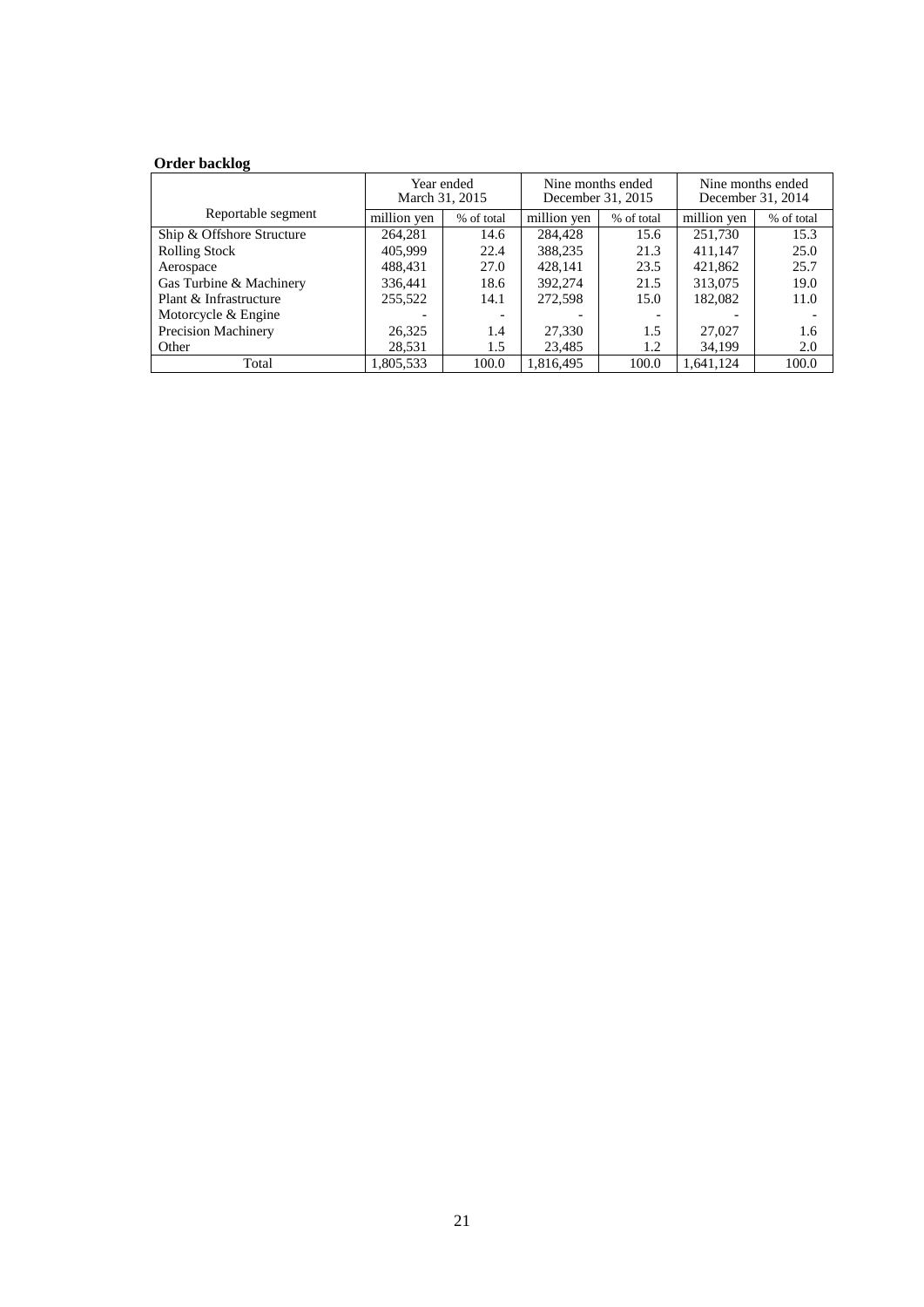### **(3) Net sales by geographic area (consolidated)**

### **Nine months ended December 31, 2014 (April 1, 2014 – December 31, 2014)**

|                      |           | Million yen |
|----------------------|-----------|-------------|
| Japan                | 430,930   | 42.3%       |
| <b>United States</b> | 246,440   | 24.2%       |
| Europe               | 74,730    | 7.3%        |
| Asia                 | 171,983   | 16.9%       |
| Other areas          | 92,361    | 9.0%        |
| Total                | 1,016,447 | 100.0%      |

# **Nine months ended December 31, 2015 (April 1, 2015 – December 31, 2015)**

|                      |           | Million yen |
|----------------------|-----------|-------------|
| Japan                | 430,093   | 40.3%       |
| <b>United States</b> | 275,104   | 25.8%       |
| Europe               | 95,990    | 9.0%        |
| Asia                 | 172,856   | 16.2%       |
| Other areas          | 91,511    | 8.5%        |
| Total                | 1,065,556 | 100.0%      |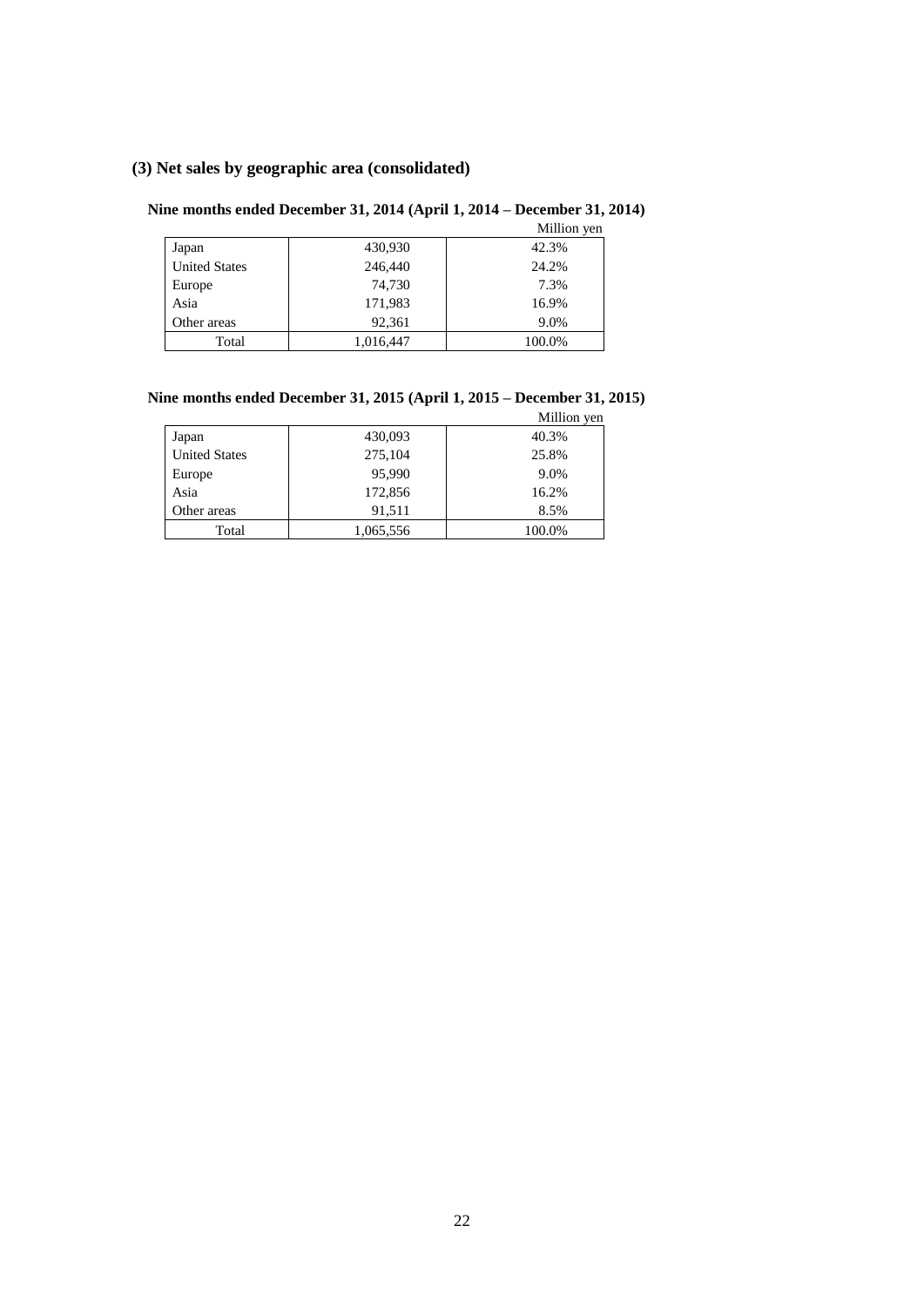## **(4) Supplementary information on earnings forecasts for the fiscal year ending March 31, 2016**

### **1) Consolidated earnings outlook**

|                                                |                                                          |                      |           | Billion yen     |
|------------------------------------------------|----------------------------------------------------------|----------------------|-----------|-----------------|
|                                                | Outlook for the year ending March 31, 2016 (fiscal 2015) | Fiscal 2014 (ended   |           |                 |
|                                                | Revised forecast                                         | Forecast issued      | Change    | March 31, 2015) |
|                                                | (A)                                                      | October 29, 2015 (B) | $(A - B)$ | (actual)        |
| Net sales                                      | 1.570.0                                                  | 1,610.0              | (40.0)    | 1,486.1         |
| Operating income                               | 91.0                                                     | 96.0                 | (5.0)     | 87.2            |
| Recurring profit                               | 89.0                                                     | 100.0                | (11.0)    | 84.2            |
| Net income attributable to<br>owners of parent | 45.0                                                     | 69.0                 | (24.0)    | 51.6            |
|                                                |                                                          |                      |           |                 |
| Orders received                                | 1,670.0                                                  | 1,700.0              | (30.0)    | 1,712.9         |
| Before-tax ROIC (%)                            | 8.7%                                                     | 11.8%                | $(3.1\%)$ | 10.4%           |

Notes: 1. Outlook's assumed foreign exchange rates: ¥117 = US\$1, ¥127= 1 euro

2. Before-tax ROIC = (income before income taxes + interest expense) / invested capital.

### **2) Outlook by reportable segment**

(a) Net sales and operating income (loss)

|                            |           |                                                          |           |                      |           |                          |                    | Billion yen     |
|----------------------------|-----------|----------------------------------------------------------|-----------|----------------------|-----------|--------------------------|--------------------|-----------------|
|                            |           | Outlook for the year ending March 31, 2016 (fiscal 2015) |           |                      |           |                          | Fiscal 2014 (ended |                 |
|                            |           | Revised forecast                                         |           | Forecast issued      |           | Change                   | March 31, 2015)    |                 |
|                            |           | (A)                                                      |           | October 29, 2015 (B) | $(A - B)$ |                          | (actual)           |                 |
|                            |           | Operating                                                |           | Operating            |           | Operating                |                    | Operating       |
|                            | Net sales | income                                                   | Net sales | income               | Net sales | income                   | Net sales          | income          |
| Reportable segment         |           | $(\text{loss})$                                          |           | $(\text{loss})$      |           | $(\text{loss})$          |                    | $(\text{loss})$ |
| Ship & Offshore Structure  | 100.0     | (5.5)                                                    | 100.0     | (3.0)                |           | (2.5)                    | 90.3               | 2.6             |
| <b>Rolling Stock</b>       | 160.0     | 10.0                                                     | 170.0     | 11.0                 | (10.0)    | (1.0)                    | 121.5              | 6.0             |
| Aerospace                  | 355.0     | 44.0                                                     | 360.0     | 44.0                 | (5.0)     | $\overline{\phantom{a}}$ | 325.0              | 36.3            |
| Gas Turbine & Machinery    | 235.0     | 15.0                                                     | 250.0     | 16.0                 | (15.0)    | (1.0)                    | 218.7              | 11.2            |
| Plant & Infrastructure     | 130.0     | 7.0                                                      | 125.0     | 6.0                  | 5.0       | 1.0                      | 121.1              | 6.5             |
| Motorcycle & Engine        | 345.0     | 14.5                                                     | 350.0     | 15.5                 | (5.0)     | (1.0)                    | 329.2              | 14.9            |
| <b>Precision Machinery</b> | 135.0     | 8.5                                                      | 135.0     | 8.5                  |           | $\overline{\phantom{0}}$ | 135.7              | 10.9            |
| Other                      | 110.0     | 2.5                                                      | 120.0     | 3.0                  | (10.0)    | (0.5)                    | 144.2              | 3.9             |
| Adjustments                |           | (5.0)                                                    |           | (5.0)                |           |                          |                    | (5.4)           |
| Total                      | 1,570.0   | 91.0                                                     | 1,610.0   | 96.0                 | (40.0)    | (5.0)                    | 1,486.1            | 87.2            |